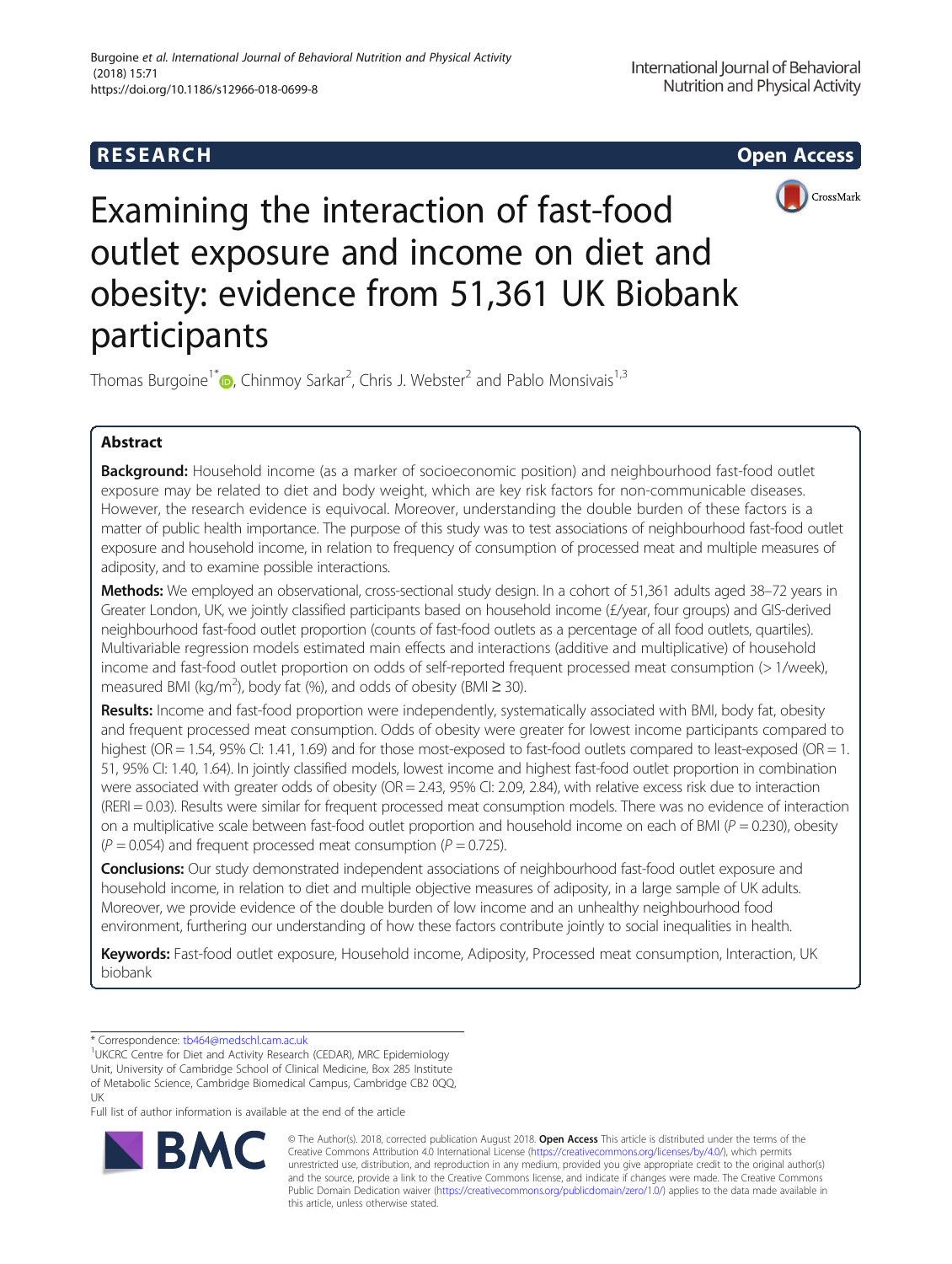## Background

Unhealthy diet and high body weight are key modifiable risk factors for non-communicable diseases (NCDs) such as cardiovascular disease, type-2 diabetes and some cancers. According to the WHO's Global Burden of Disease study, dietary risks and high body weight are two of the top three contributors to the number of years suffered with disability and morbidity in the UK [\[1](#page-9-0)]. Food-related ill health in the UK, driven by unhealthy diet, contributes to 10% of the combined mortality and morbidity burden [\[2](#page-9-0)]. Processed meat consumption, in particular, is associated with higher incidence of type-2 diabetes, coronary heart disease  $[3-5]$  $[3-5]$  $[3-5]$  $[3-5]$ , and certain cancers  $[6]$  $[6]$ .

Social inequalities in diet and obesity are established across markers of socioeconomic position (SEP) such as education, income (including household income [[7\]](#page-9-0)) and occupation [\[8](#page-9-0)], and may be contributing to recognised inequalities in NCD risk [[9,](#page-9-0) [10\]](#page-9-0). Explanations include having less knowledge about healthy eating and fewer cooking skills [\[11,](#page-9-0) [12\]](#page-9-0), and less time for cooking at home among socially disadvantaged groups [[13\]](#page-9-0). Low-income groups, in particular, are also more price-sensitive [\[14](#page-9-0)], spending less on food overall and per calorie than other social groups [\[15](#page-9-0)].

In addition to individual-level socioeconomic determinants, neighbourhood food environments are also potentially important influences on diet and weight [\[16,](#page-9-0) [17](#page-9-0)], although the research evidence remains equivocal [\[18,](#page-9-0) [19](#page-9-0)]. Neighbourhoods where the mix of food retailing is biased towards a high proportion of fast-food outlets may be especially influential [\[20](#page-9-0)–[22\]](#page-10-0) – where fast-food might be perceived as the easier choice and therefore used more, and where greater fast-food access is not simply a function of greater access to all types of food outlet [[23\]](#page-10-0). As a result, recent studies have increasingly situated fast-food access within the wider context of overall neighbourhood food retailing through adopting relative as opposed to absolute measures of exposure [[24](#page-10-0)–[30\]](#page-10-0). Easier access to fast-food outlets may facilitate the consumption of energy dense, nutrient poor fast foods [[31,](#page-10-0) [32\]](#page-10-0), which have been linked prospectively to excess weight gain [[33](#page-10-0)], and associated with other cardio-metabolic risk factors [[34](#page-10-0)]. Despite some fast-food outlets selling 'healthier' foods than others, at a population level, visits to and use of fast-food outlets has been linked to weight gain over time [[35](#page-10-0)], and consumption of a less healthy diet and greater odds of obesity [[36](#page-10-0)], respectively.

Fast-food access may also contribute to established social inequalities in fast-food consumption and weight [[37\]](#page-10-0). Deprived neighbourhoods have generally greater numbers of fast-food outlets [[16](#page-9-0), [38\]](#page-10-0), and there is evidence that the influence of neighbourhood environments vary by educational attainment as a marker of SEP [\[39](#page-10-0)]. However, there has been little research on the interaction between fast-food access and household income, which may hold implications for diet and weight via different mechanisms. Low-income consumers, in particular, may be disproportionately affected by the presence of fast-food outlets [[14\]](#page-9-0), which serve large portions of energy-dense, calorific foods at low prices [\[40\]](#page-10-0).

With mounting evidence of the adverse influence of fast-food outlets on health and the abundance of fast-food outlets in deprived areas, the proliferation of these outlets has become a public health concern. Policies are now in place in many regions of the UK to stem growth in this retail sector  $[41]$  $[41]$  $[41]$ , while in the US, a moratorium was placed on the opening of new fast-food outlets in South Los Angeles, for example [\[42\]](#page-10-0). At the same time, more empirical research is needed to better understand the magnitude of influence of fast-food outlets on health and their contribution to social inequalities.

Using a large sample from the UK Biobank, the aim of this study was to establish the independent and combined associations (including interactions) of each of neighbourhood fast-food access and household income, with processed meat consumption and multiple measures of adiposity.

## Methods

#### Study sample

UK Biobank is a cross-sectional, observational cohort study, which recruited 502,656 people between 2006 and 2010. Those registered with the National Health Service and living within 25 miles of the 22 UK assessment centres were invited to participate in the study. The UK Biobank study design has been reported in detail previously [[43](#page-10-0)]. UK Biobank received ethical approval from the North West Multi-centre Research Ethics Committee (MREC), the Community Health Index Advisory Group (CHIAG) and the Patient Information Advisory Group (PIAG).

## Exposure – Neighbourhood fast-food outlet proportion and household income

For participants attending the three UK Biobank Greater London assessment centres of Barts, Hounslow and Croydon ( $n = 68,850$ ) [\[44](#page-10-0)], neighbourhood food outlet exposure metrics were derived in 2014 using 2012 UKMap data courtesy of The GeoInformation Group [[44\]](#page-10-0). UKMap data are collected for Greater London via field survey, are updated twice per year, and have a stated spatial accuracy of  $\pm 1$  m. Numbers of outlets by type were summed within a 1 mile straight-line radius (circular) 'neighbourhood' buffer of participants' geocoded home street address, a distance equating to a 15-min walk for an average adult and previously linked to actual food shopping behaviours [\[45\]](#page-10-0). Fast-food outlets were described in UKMap data as 'take-away' outlets, defined as outlets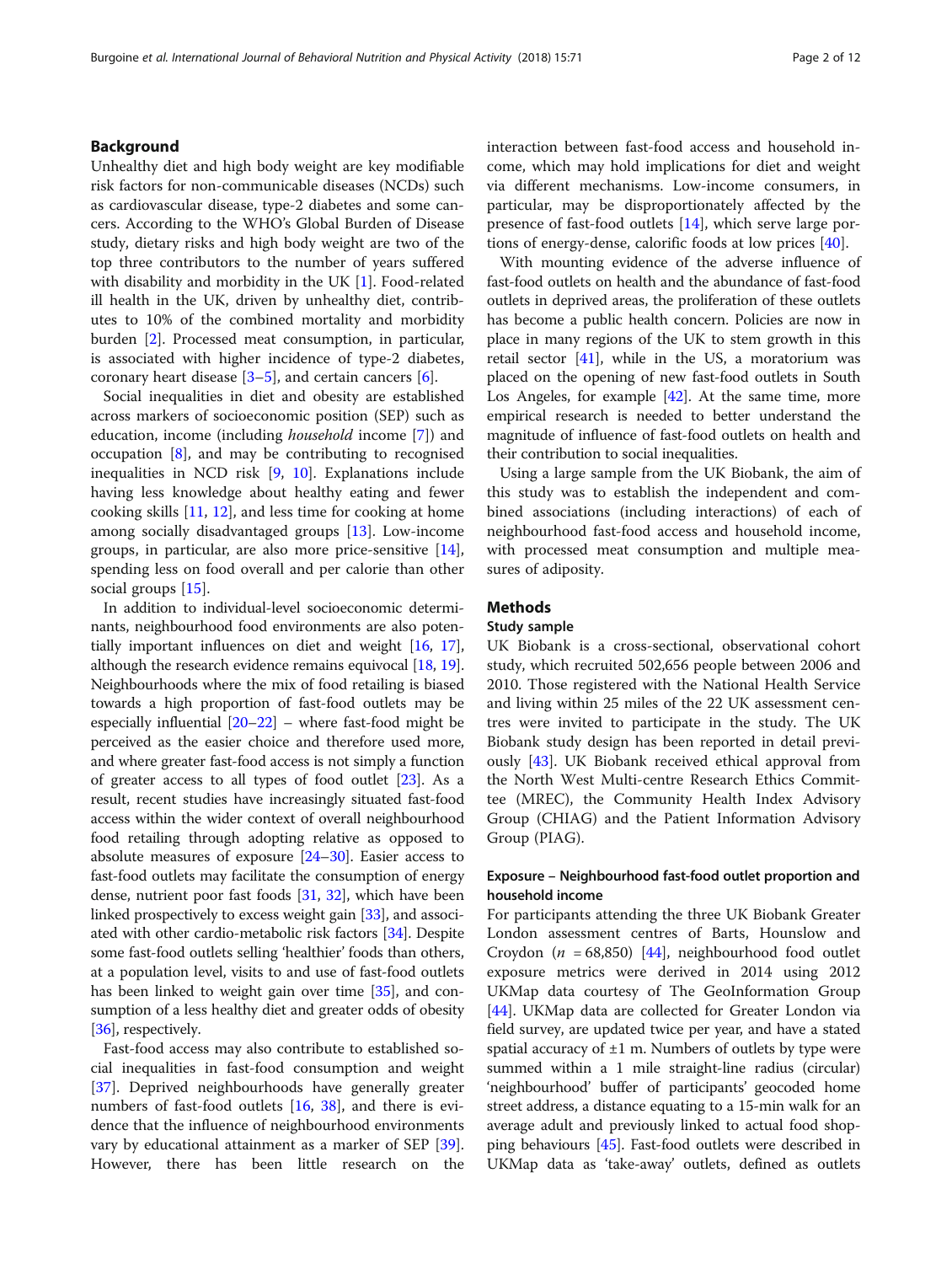selling food and/or drink for consumption off the premises (excluding general and convenience stores, coffee shops and supermarkets). We expressed the number of neighbourhood fast-food outlets as a proportion (%) of all neighbourhood food outlets (sum of counts of fast-food outlets, supermarkets, restaurants, convenience stores, cafes, and specialist stores). Household income  $(E/\text{year})$ was self-reported by UK Biobank participants using the following income brackets: <£31,000, £31,000-£51,999, £52,000-£100,000, >£100,000.

## Outcomes – Processed meat consumption and adiposity

Participants completed a dietary screener, which included questions on the consumption frequency of a limited range of foods from major food groups, as part of a questionnaire relating to their general lifestyle during baseline visits to UK Biobank assessment centres. Processed meat consumption (defined by UK Biobank as consumption of foods such as bacon, ham, sausage, meat pies, kebabs, burgers, chicken nuggets) served as our primary dietary outcome, as a proxy for fast-food consumption, because this type of food is commonly available in fast-food outlets [[32](#page-10-0), [46,](#page-10-0) [47](#page-10-0)]. Processed meat consumption frequency was measured by UK Biobank as follows: "How often [do you] eat processed meats…?", with six possible response options from "Never" to "Once or more daily". For this analysis, frequencies were dichotomised, with those reporting more than once per week defined as frequent processed meat consumers. Consumption of fast-food approximately once per week has been associated with cardio-metabolic risk [[6\]](#page-9-0), akin to the risk associated with frequent processed meat consumption  $[3-6]$  $[3-6]$  $[3-6]$  $[3-6]$ , as well as with increased body weight over time [[33](#page-10-0)]. Nearly a quarter of UK adults consume fast-foods at home at least weekly [\[48\]](#page-10-0). Body mass index (BMI, kg/m<sup>2</sup>) was calculated from measured height and weight, with participants having a  $BMI \geq 30$  classified as obese. Body fat (%) was measured using bioelectrical impedance analysis, with the Tanita BC418MA body composition analyser (Tanita, Amsterdam).

#### Statistical analysis

We used multivariable linear and binomial logistic regression models to examine associations of proportion of fast-food outlets in the home neighbourhood and household income, in relation to BMI, percentage body fat, odds of frequent processed meat consumption and obesity. We also calculated adjusted risk ratios (RRs) for obesity and processed meat consumption outcomes, which are presented in Additional files. We tested for interaction of fast-food outlet proportion (quartiles) and household income (four groups) on a multiplicative scale using an F-test for linear models and a likelihood ratio test for logistic models.

We also tested for interaction on an additive scale using relative excess risk due to interaction (RERI). Following STROBE reporting guidelines [[49\]](#page-10-0) we estimated the separate and combined associations of neighbourhood fast-food outlet proportion and household income on the odds of being obese, and of frequent processed meat consumption using binomial logistic regressions with a single reference category. RERI was calculated using odds ratios (ORs) as follows:

$$
RERI = OR_{11} - OR_{10} - OR_{01} + 1
$$

where ORs are for being obese or a frequent consumer of processed meat, for those with lowest incomes and most-exposed to fast-food outlets  $(OR_{11})$ , those with lowest incomes and least-exposed  $(OR_{10})$  and those with highest incomes and most-exposed  $(OR<sub>01</sub>)$  [[49,](#page-10-0) [50](#page-10-0)]. RERI scores > 0 suggest positive interaction, or a greater risk due to interaction than would be attributable to the additive effects of each of these factors in isolation [[49\]](#page-10-0).

Adjusted models included the following covariates, also reported in the UK Biobank lifestyle questionnaire: age, sex, ethnicity, smoking status, number of household residents, highest educational attainment (five categories), UK Biobank assessment centre attended, and the sum of counts of supermarkets, restaurants, convenience stores, cafes and specialist stores within 1 mile Euclidean (straight-line) radius buffers of home address. To establish independent associations, both household income and fast-food proportion models were mutually adjusted.

This was a complete case analysis, with the Greater London UK Biobank sample restricted to those with complete data across all outcomes and covariates of interest (Additional file [1\)](#page-8-0). Exclusions resulted in final sample sizes for BMI, processed meat consumption and percentage body fat models of 51,361, 51,090 and 50,766, respectively. Analytic samples remained representative of the UK Biobank participants attending assessment centres in Greater London across key variables (Additional file [2](#page-8-0)). Participant data were collected 2006–2010 and analysed in 2016 using Stata 14 (StataCorp LP., Texas).

## Results

## Sample characteristics

Descriptive statistics, overall and stratified by quartiles of neighbourhood fast-food outlet proportion, are shown in Table [1](#page-3-0) (and also stratified by household income in Additional file [3\)](#page-8-0). The sample had a mean age of 56 years (aged 38–72 years overall), with 44% of participants' men and approximately 80% identifying their ethnicity as white. Mean BMI and body fat were  $26.9 \text{ kg/m}^2$  and 30.8% respectively, with 21.8% obese, and 27.7% of the sample consuming processed meat more than once per week. Fast-food outlets constituted 18.4% of neighbourhood food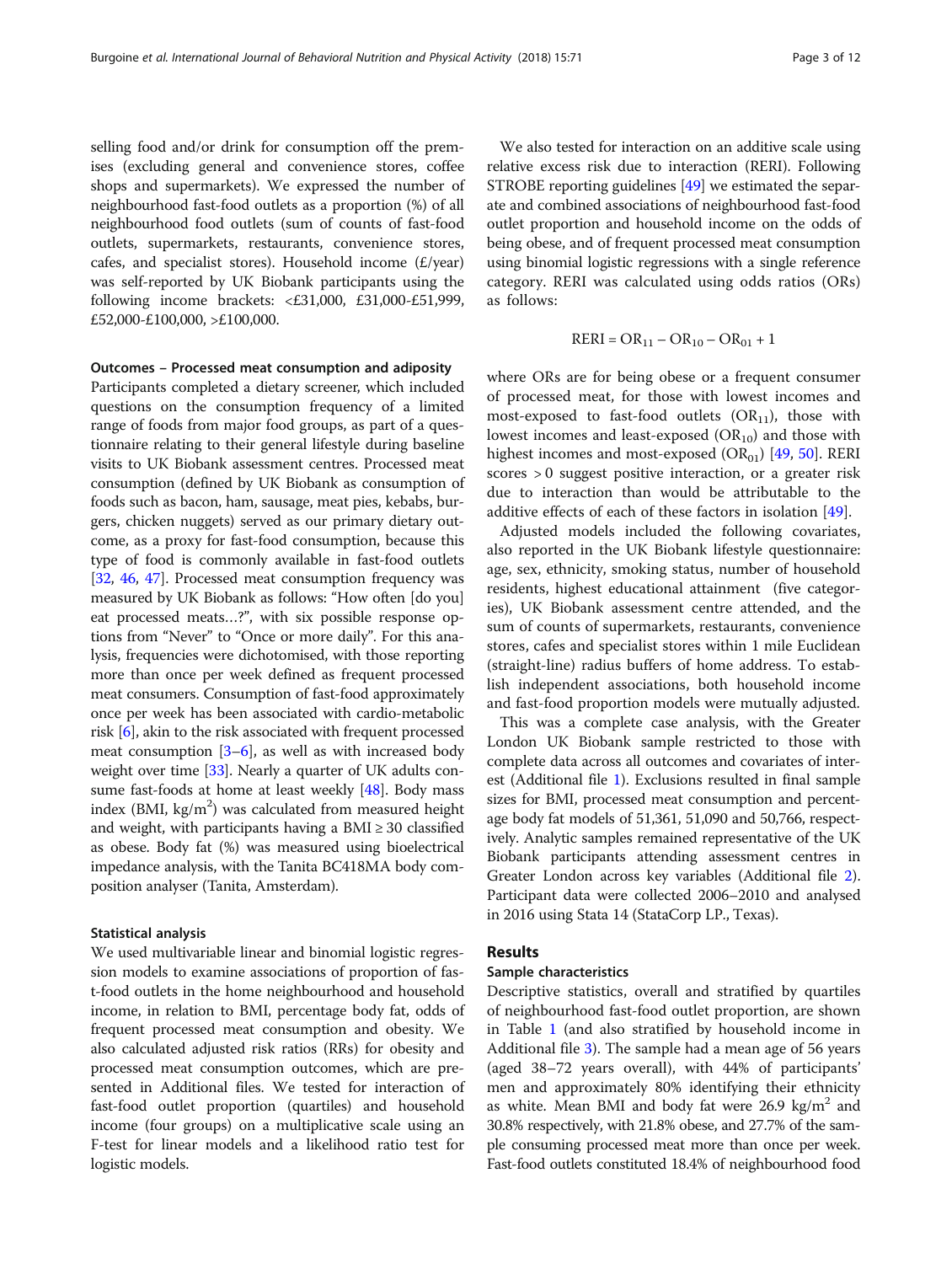|                                                              |               | Quartiles of fast-food outlet proportion |               |             |               |
|--------------------------------------------------------------|---------------|------------------------------------------|---------------|-------------|---------------|
|                                                              | $Q1(0-13%)$   | $Q2(13-17%)$                             | Q3 (17-24%)   | Q4 (24-45%) | All           |
| Age, years                                                   | 56.5 (8.2)    | 55.7 (8.2)                               | 55.6 (8.2)    | 56.0(8.2)   | 56.0 (8.2)    |
| Men (no. (%))                                                | 5552 (43.2)   | 5621 (43.8)                              | 5709 (44.5)   | 5643 (43.9) | 22,525 (43.9) |
| Ethnicity (no. (%))                                          |               |                                          |               |             |               |
| White                                                        | 11,430 (89.0) | 10,496 (81.8)                            | 9601 (74.8)   | 9405 (73.2) | 40,932 (79.7) |
| Asian or Asian British                                       | 359 (2.8)     | 966 (7.5)                                | 1322 (10.3)   | 1187 (9.2)  | 3834 (7.5)    |
| Black or Black British                                       | 350 (2.7)     | 612 (4.8)                                | 1028 (8.0)    | 1369 (10.7) | 3359 (6.5)    |
| Other                                                        | 351(2.7)      | 402(3.1)                                 | 483 (3.8)     | 448 (3.5)   | 1684(3.3)     |
| Don't know or Prefer not to say                              | 84 (0.6)      | 96(0.7)                                  | 124(1.0)      | 102(0.8)    | 406(0.8)      |
| Household income, £/year (no. (%))                           |               |                                          |               |             |               |
| < 31,000                                                     | 3379 (26.3)   | 3859 (30.1)                              | 4563 (35.5)   | 4798 (37.4) | 16,599 (32.3) |
| $31,000 - 51,999$                                            | 2396 (18.7)   | 2657 (20.7)                              | 2756 (21.5)   | 2881 (22.4) | 10,690 (20.8) |
| $52,000 - 100,000$                                           | 3057 (23.8)   | 3034 (23.6)                              | 2563 (20.0)   | 2415 (18.8) | 11,069 (21.6) |
| >100,000                                                     | 2409 (18.8)   | 1504 (11.7)                              | 876 (6.8)     | 591 (4.6)   | 5380 (10.5)   |
| Don't know or Prefer not to say                              | 1606 (12.5)   | 1779 (13.9)                              | 2083 (16.2)   | 2155 (16.8) | 7623 (14.8)   |
| Highest education (no. (%))                                  |               |                                          |               |             |               |
| Compulsory ( $\leq$ 11 y of education) or Other <sup>a</sup> | 2074 (16.1)   | 2703 (21.1)                              | 3675 (28.6)   | 4286 (33.4) | 12,738 (24.8) |
| Further (12-13 y of education)                               | 1680 (13.1)   | 1779 (13.9)                              | 2039 (15.9)   | 2224 (17.3) | 7722 (15.0)   |
| Higher $(>13$ y of education)                                | 8956 (69.7)   | 8151 (63.5)                              | 6865 (53.5)   | 6085 (47.4) | 30,057 (58.5) |
| Prefer not to say                                            | 137(1.1)      | 200(1.6)                                 | 262(2.0)      | 245 (1.9)   | 844 (1.6)     |
| Current or ex-smoker (no. (%))                               | 6304 (49.1)   | 6109 (47.6)                              | 5759 (44.8)   | 5587 (43.5) | 23,759 (46.3) |
| Anthropometric and Diet Outcomes                             |               |                                          |               |             |               |
| BMI, $\text{kg/m}^2$                                         | 26.1(4.5)     | 26.6(4.8)                                | 27.3(5.0)     | 27.6(5.0)   | 26.9(4.9)     |
| Body Fat, %                                                  | 29.8 (8.3)    | 30.4(8.4)                                | 31.3(8.7)     | 32.0(8.7)   | 30.8(8.6)     |
| Obese, BMI ≥ 30 (no. (%))                                    | 2102 (16.4)   | 2564 (20.0)                              | 3136 (24.4)   | 3401 (26.5) | 11,203 (21.8) |
| Frequent processed meat consumption <sup>e</sup>             | 3239 (25.2)   | 3464 (27.0)                              | 3647 (28.4)   | 3885 (30.3) | 14,235 (27.7) |
| Food Environment Exposures <sup>b</sup>                      |               |                                          |               |             |               |
| Fast-food outlets                                            | 35.7 (30.3)   | 46.5 (30.2)                              | 40.1 (27.2)   | 34.5 (16.9) | 39.2 (27.1)   |
| Other food outlets <sup>c</sup>                              | 400.6 (422.0) | 266.1 (177.0)                            | 161.6 (114.7) | 84.9 (46.5) | 228.3 (265.0) |
| Fast-food outlet proportion, % <sup>d</sup>                  | 9.1(2.9)      | 15.0(1.2)                                | 20.1(2.1)     | 29.4 (3.5)  | 18.4 (7.9)    |

<span id="page-3-0"></span>**Table 1** Characteristics of participants in the UK Biobank sample, UK ( $n = 51,361$ ), overall and stratified by quartiles of fast-food outlet proportion

Data are mean (standard deviation) unless otherwise stated; percentages represent column percentage | <sup>a</sup> Those reporting 'Other' education will include those with no and non-British qualifications |  $\frac{b}{c}$  Counts of food outlets within 1 mile Euclidean (straight line) radius buffers of home address | c Sum of counts of Supermarkets, Restaurants, Convenience stores, Cafes and Specialist stores | d Fast-food outlets expressed as a proportion of the sum of counts of Fast-food outlets, Supermarkets, Restaurants, Convenience Stores, Cafes and Specialist stores | e Frequent consumption was defined as more than once per week; processed meat includes bacon, ham, sausages, meat pies, kebabs, burgers, chicken nuggets

retail on average, corresponding to a mean of 39.2 fast-food outlets. There were systematic differences in demographic and other variables across fast-food exposure groups. In particular, participants in higher exposure groups were less likely to be white, reported lower incomes and fewer educational qualifications. For the quarter of participants most-exposed to fast-food outlets, 24– 45% of neighbourhood food vendors were fast-food outlets. Participants with greatest fast-food exposure tended to have higher BMI, higher intake of processed meat and were more likely to be obese.

## Associations of neighbourhood fast-food outlet proportion with BMI, obesity and frequent processed meat consumption

Greater BMI, percentage body fat, odds of obesity, and frequent processed meat consumption, were each positively associated with a higher proportion of fast-food outlets in neighbourhoods. In the unadjusted model 1, those with the highest proportion of fast-food outlets (Q4) were 1.54 kg/m<sup>2</sup> heavier (95% CI: 1.42, 1.66;  $p < 0.001$ ) than those with the lowest proportion (Table [2\)](#page-4-0), and had 2.17% higher (95% CI: 1.96, 2.38;  $p < 0.001$ ) body fat (Additional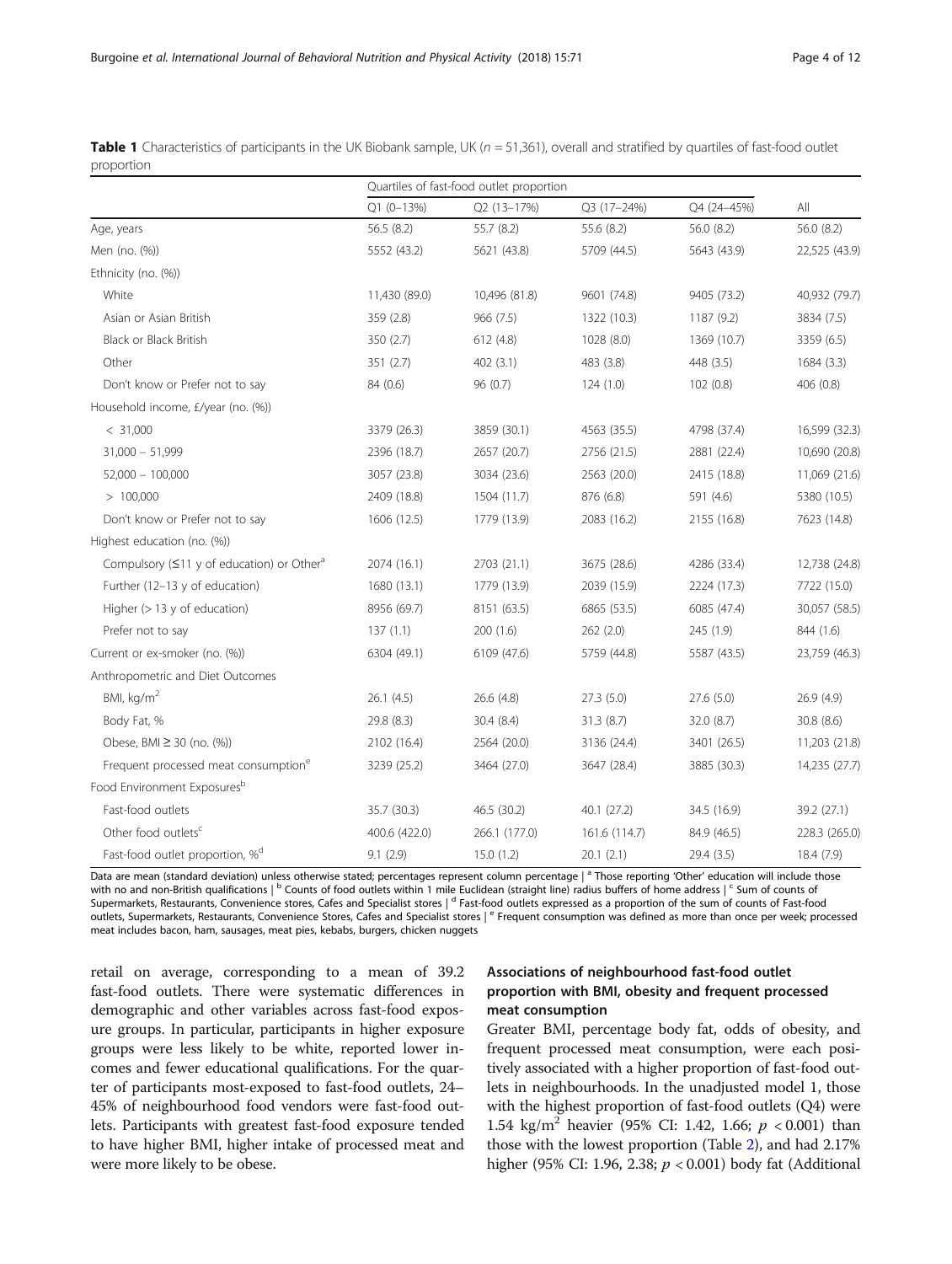<span id="page-4-0"></span>file [4](#page-8-0)). Adjusting for additional individual-level demographic (model 2), socioeconomic (model 3) and other neighbourhood-level covariates (model 4) attenuated this association. However, those with the highest proportion of fast-food outlets remained on average  $0.99 \text{ kg/m}^2$  heavier (95% CI: 0.85, 1.14;  $p < 0.001$ ) than those with the lowest proportion (Table 2) and had 1.37% higher (95% CI: 1.17, 1.56;  $p < 0.001$ ) body fat (Additional file [4](#page-8-0)) in our most adjusted models, and with a dose-response association at least across the first three quartiles.

In our unadjusted binomial logistic regression model (Table 2), those with the highest proportion of fast-food outlets had 1.84 (95% CI: 1.73, 1.96) greater odds of being obese than not being obese. These associations were attenuated but remained significant after adjustment for potential confounders (models 2–4); in model 4 those with the highest proportion of fast-food outlets had 1.51 (95% CI: 1.40, 1.64) greater odds of being obese, again with a dose-response association at least across the first three quartiles.

Those with the highest proportion of fast-food outlets had 1.28 (95% CI: 1.19, 1.38) greater odds of being frequent processed meat consumers, relative to those with the lowest proportion. Corresponding risk ratios (RRs) for risk of obesity and frequent processed meat consumption

related to fast-food proportion were similar in magnitude and again showed evidence of a dose-response association, and are shown in Additional file [5.](#page-8-0)

## Associations of household income with BMI, obesity and frequent processed meat consumption

Greater BMI, percentage body fat, odds of obesity, and frequent processed meat consumption, were each systematically associated with lower household income. In unadjusted models, those with lowest household incomes (<£31,000) were 1.73 kg/m2 heavier (95% CI: 1.58, 1.88;  $p < 0.001$ ) than those with highest incomes (Table [3](#page-5-0)); had 3.78% higher (95% CI: 3.52, 4.05; p < 0.001) body fat (Additional file [6](#page-8-0)); and had 2.29 (95% CI: 2.10, 2.49) greater odds of being obese. Significant associations were not observed with processed meat consumption.

Additional covariate adjustment attenuated these associations; however, they remained significant. In our maximally-adjusted models, those with lowest incomes were 0.68 kg/m<sup>2</sup> heavier (95% CI: 0.52, 0.84;  $p < 0.001$ ), had 0.83% higher body fat, had 1.54 (95% CI: 1.41, 1.69) greater odds of being obese, and 1.25 (95% CI: 1.15, 1.35) greater odds of frequent processed meat consumption, compared to those with highest incomes. There was no evidence of interaction on a multiplicative scale between

Table 2 Associations of quartiles of fast-food outlet proportion with body mass index (estimated using a multivariable linear regression model,  $n = 51,361$ , obesity (estimated using a binomial logistic regression model  $n = 51,361$ ), and frequent consumption of processed meat (estimated using a binomial logistic regression model,  $n = 51,090$ ) in the Greater London UK Biobank sample

|                                                    |                       | Model 1 <sup>ª</sup> |            | Model $2^b$          |            | Model $3c$ |            | Model $4^d$          |            |
|----------------------------------------------------|-----------------------|----------------------|------------|----------------------|------------|------------|------------|----------------------|------------|
|                                                    | Quartile <sup>e</sup> | β                    | 95% CI     | β                    | 95% CI     | β          | 95% CI     | β                    | 95% CI     |
| Difference in BMI ( $kg/m2$ )                      | Q1 (0.0-12.7%)        | ref                  |            | ref                  |            | ref        |            | ref                  |            |
|                                                    | Q2 (12.7-16.9%)       | $0.53***$            | 0.41, 0.65 | $0.48***$            | 0.36, 0.59 | $0.37***$  | 0.25, 0.49 | $0.35***$            | 0.23, 0.47 |
|                                                    | Q3 (16.9-23.7%)       | $1.21***$            | 1.09, 1.33 | $1.04***$            | 0.93, 1.16 | $0.83***$  | 0.70, 0.95 | $0.80**$             | 0.67, 0.93 |
|                                                    | Q4 (23.7-44.6%)       | $1.54***$            | 1.42, 1.66 | $1.30***$            | 1.18; 1.42 | $1.03***$  | 0.89; 1.17 | $0.99**$             | 0.85, 1.14 |
|                                                    |                       | Model 1 <sup>ª</sup> |            | Model 2 <sup>b</sup> |            | Model $3c$ |            | Model 4 <sup>d</sup> |            |
|                                                    |                       | <b>OR</b>            | 95% CI     | <b>OR</b>            | 95% CI     | <b>OR</b>  | 95% CI     | <b>OR</b>            | 95% CI     |
| Odds of obesity (BMI $\geq$ 30 kg/m <sup>2</sup> ) | Q1 (0.0-12.7%)        | ref                  |            | ref                  |            | ref        |            | ref                  |            |
|                                                    | Q2 (12.7-16.9%)       | $1.28***$            | 1.20, 1.36 | $1.26***$            | 1.18, 1.34 | $1.20***$  | 1.12, 1.28 | $1.19***$            | 1.11, 1.27 |
|                                                    | Q3 (16.9-23.7%)       | $1.65***$            | 1.55, 1.76 | $1.57***$            | 1.48, 1.67 | $1.43***$  | 1.34, 1.53 | $1.42***$            | 1.32, 1.52 |
|                                                    | Q4 (23.7-44.6%)       | $1.84***$            | 1.73, 1.96 | $1.70**$             | 1.60, 1.81 | $1.53***$  | 1.43, 1.65 | $1.51***$            | 1.40, 1.64 |
|                                                    |                       | Model 1 <sup>ª</sup> |            | Model $2^{\dagger}$  |            | Model $3c$ |            | Model 4 <sup>d</sup> |            |
|                                                    |                       | <b>OR</b>            | 95% CI     | <b>OR</b>            | 95% CI     | OR         | 95% CI     | <b>OR</b>            | 95% CI     |
| Odds of frequent consumption of                    | Q1 (0.0-12.7%)        | ref                  |            | ref                  |            | ref        |            | ref                  |            |
| processed meat <sup>9</sup> ( $>$ once per week)   | Q2 (12.7-16.9%)       | $1.10*$              | 1.04, 1.16 | $1.15***$            | 1.08, 1.22 | $1.10*$    | 1.04, 1.17 | $1.10*$              | 1.03, 1.16 |
|                                                    | Q3 (16.9-23.7%)       | $1.18***$            | 1.12, 1.25 | $1.29***$            | 1.22, 1.36 | $1.19***$  | 1.12, 1.27 | $1.18***$            | 1.11, 1.26 |
|                                                    | Q4 (23.7-44.6%)       | $1.29***$            | 1.22, 1.37 | $1.45***$            | 1.36, 1.53 | $1.30***$  | 1.22, 1.39 | $1.28***$            | 1.19, 1.38 |

 $p < 0.05$ ; \*\* p < 0.001 | a Model 1 is an unadjusted model | b Model 2 adjusts for age, sex, ethnicity, smoking status | c Model 3 additionally adjusts for household income, number in household, highest educational attainment and UK Biobank assessment centre attended | d Model 4 additionally adjusts for sum of counts of Supermarkets, Restaurants, Convenience stores, Cafes and Specialist Stores within 1 mile Euclidean (straight line) radius buffers of home address  $\mid e$  q = quartile with lowest fast-food outlet proportion in home neighbourhood (min-max %) – Q4 = quartile with greatest fast-food outlet proportion in home neighbourhood (min-max %) |<sup>f</sup> Model 2 adjusts for age, sex, ethnicity | <sup>g</sup> Includes bacon, ham, sausages, meat pies, kebabs, burgers, chicken nuggets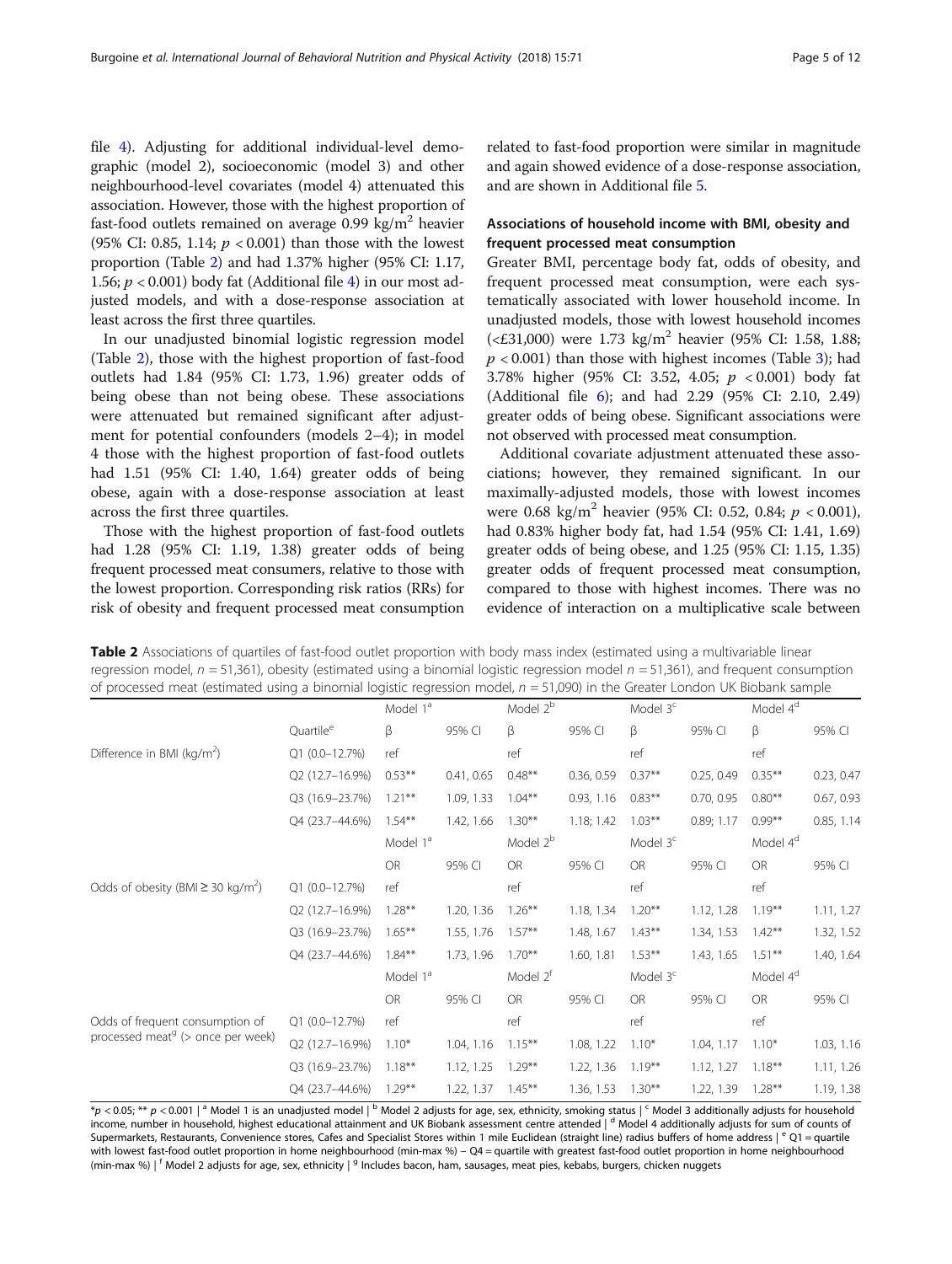<span id="page-5-0"></span>**Table 3** Associations of household income with body mass index (estimated using a multivariable linear regression model,  $n = 51,361$ ), obesity (estimated using a binomial logistic regression model,  $n = 51,361$ ), and frequent consumption of processed meat (estimated using a binomial logistic regression model,  $n = 51,090$ ) in the Greater London UK Biobank sample

|                                                           | Household Income (£/year)                             | Model 1 <sup>a</sup> |                                     | Model 2 <sup>b</sup> |                                     | Model $3c$                                                                                                                                                      |                                                                  | Model 4 <sup>d</sup> |                      |
|-----------------------------------------------------------|-------------------------------------------------------|----------------------|-------------------------------------|----------------------|-------------------------------------|-----------------------------------------------------------------------------------------------------------------------------------------------------------------|------------------------------------------------------------------|----------------------|----------------------|
|                                                           |                                                       | β                    | 95% CI                              | β                    | 95% CI                              | β                                                                                                                                                               | 95% CI                                                           | β                    | 95% CI               |
| Difference in BMI (kg/m <sup>2</sup> )                    | >100,000                                              | ref                  |                                     | ref                  |                                     | ref                                                                                                                                                             |                                                                  | ref                  |                      |
|                                                           | 52,000-100,000                                        | $0.71***$            |                                     |                      | $0.55, 0.87$ $0.60^{**}$ 0.45, 0.76 | $0.44***$                                                                                                                                                       | 0.29, 0.60 0.33** 0.17, 0.48                                     |                      |                      |
|                                                           | 31,000-51,999                                         | $1.17***$            |                                     |                      | $1.01, 1.33$ $0.95***$ 0.80, 1.11   |                                                                                                                                                                 | $0.67***$ 0.51, 0.83                                             |                      | $0.51***$ 0.35, 0.67 |
|                                                           | < 31,000                                              |                      | 1.73** 1.58, 1.88 1.36** 1.21, 1.51 |                      |                                     | $0.85***$ 0.69, 1.01<br>Model $3c$<br><b>OR</b><br>95% CI<br><b>OR</b><br>ref<br>ref<br>1.42** 1.29, 1.56 1.37** 1.24, 1.50 1.29** 1.17, 1.41 1.22** 1.11, 1.34 | $0.68***$ 0.52, 0.84                                             |                      |                      |
|                                                           | Model 1 <sup>a</sup><br><b>OR</b><br>ref<br>> 100,000 |                      |                                     | Model 2 <sup>b</sup> |                                     |                                                                                                                                                                 |                                                                  | Model 4 <sup>d</sup> |                      |
|                                                           |                                                       |                      | 95% CI                              | <b>OR</b>            | 95% CI                              |                                                                                                                                                                 |                                                                  |                      | 95% CI               |
| Odds of obesity (BMI $\geq$ 30 kg/m <sup>2</sup> )        |                                                       |                      |                                     | ref                  |                                     |                                                                                                                                                                 |                                                                  |                      |                      |
|                                                           | 52,000-100,000                                        |                      |                                     |                      |                                     |                                                                                                                                                                 |                                                                  |                      |                      |
|                                                           | 31,000-51,999                                         | $1.70***$            |                                     |                      |                                     |                                                                                                                                                                 | 1.55, 1.86 1.57** 1.43, 1.72 1.41** 1.28, 1.54 1.32** 1.20, 1.45 |                      |                      |
|                                                           | < 31,000                                              | $2.29**$             |                                     |                      | 2.10, 2.49 2.02** 1.84, 2.20        |                                                                                                                                                                 | 1.66** 1.51, 1.82 1.54** 1.41, 1.69                              |                      |                      |
|                                                           |                                                       | Model 1 <sup>a</sup> |                                     | Model 2 <sup>e</sup> |                                     | Model $3c$                                                                                                                                                      |                                                                  | Model 4 <sup>d</sup> |                      |
|                                                           |                                                       | <b>OR</b>            | 95% CI                              | <b>OR</b>            | 95% CI                              | <b>OR</b>                                                                                                                                                       | 95% CI                                                           | OR                   | 95% CI               |
| Odds of frequent consumption of processed $> 100,000$     |                                                       | ref                  |                                     | ref                  |                                     | ref                                                                                                                                                             |                                                                  | ref                  |                      |
| meat <sup><math>\bar{t}</math></sup> ( $>$ once per week) | 52,000-100,000                                        | $1.08*$              |                                     |                      | 1.00, 1.16 1.17** 1.09, 1.27        | $1.13*$                                                                                                                                                         | 1.05, 1.22                                                       | $1.10*$              | 1.02, 1.19           |
|                                                           | 31,000-51,999                                         | 1.01                 | 0.94, 1.09                          |                      | $1.24***$ 1.15, 1.34 1.19**         |                                                                                                                                                                 | 1.10, 1.29                                                       | $1.14*$              | 1.06, 1.24           |
|                                                           | < 31,000                                              | 1.01                 |                                     |                      |                                     |                                                                                                                                                                 | 0.94, 1.08 1.38** 1.28, 1.49 1.30** 1.20, 1.41 1.25** 1.15, 1.35 |                      |                      |

Measure of interaction (fast-food exposure\*household income with difference in BMI) on a multiplicative scale based on an F-test,  $P = 0.230 \mid {}^*p < 0.05;$  \*\*  $p < 0.001 \mid {}^*$ Model 1 adjusts for number in household | <sup>b</sup> Model 2 additionally adjusts for age, sex, ethnicity, smoking status | <sup>c</sup> Model 3 additionally adjusts for highest educational attainment and UK Biobank assessment centre attended | d Model 4 additionally adjusts for fast-food outlet proportion and the sum of counts of Supermarkets, Restaurants, Convenience stores, Cafes and Specialist Stores within 1 mile Euclidean (straight line) radius buffers of home address | e Model 2 adjusts for age, sex, ethnicity | <sup>f</sup> Includes bacon, ham, sausages, meat pies, kebabs, burgers, chicken nuggets

fast-food outlet proportion and household income on BMI ( $P = 0.230$ ). Corresponding RRs for risk of obesity and frequent processed meat consumption related to household income are shown in Additional file [7](#page-8-0).

## Combined associations of neighbourhood fast-food outlet proportion and household income with each of obesity and frequent processed meat consumption

There was no evidence of interaction on a multiplicative scale between fast-food outlet proportion and household income on obesity ( $P = 0.054$ ) and frequent processed meat consumption  $(P = 0.725)$ . We observed evidence of interaction on an additive scale using RERI, which for obesity was 0.03 and for frequent processed meat consumption was 0.18. This demonstrated that greater odds of obesity and frequent processed meat consumption were associated with highest fast-food exposure and lowest household income in combination, in excess of the odds associated with either highest fast-food outlet exposure or lowest household income in isolation. Table [4](#page-6-0) shows adjusted binomial logistic regression results for each combination of fast-food exposure quartile and level of household income on odds of obesity. Those with the highest proportion of fast-food outlets and lowest income had 2.43 (95% CI:

2.09, 2.84) greater odds of being obese, relative to those with the lowest proportion of fast-food outlets and highest household incomes.

Table [5](#page-7-0) shows adjusted binomial logistic regression results for each combination of fast-food outlet proportion quartile and level of household income on odds of frequent processed meat consumption. Those with the highest proportion of fast-food outlets and lowest income had 1.46 (95% CI: 1.29, 1.65) greater odds of consuming processed meats frequently, relative to those with the lowest proportion of fast-food outlets and highest household incomes.

## **Discussion**

In a large UK adult sample, our results showed clear, consistent associations between neighbourhood fast-food outlet proportion and processed meat consumption, as well as proportion in relation to multiple objective measures of adiposity (body mass index and body fat percentage), including odds of obesity, and with some evidence of dose-response observed. We also showed independent associations between household income and each of these outcomes. We found no evidence of multiplicative interaction, suggesting that associations between fast-food proportion and our outcomes were not significantly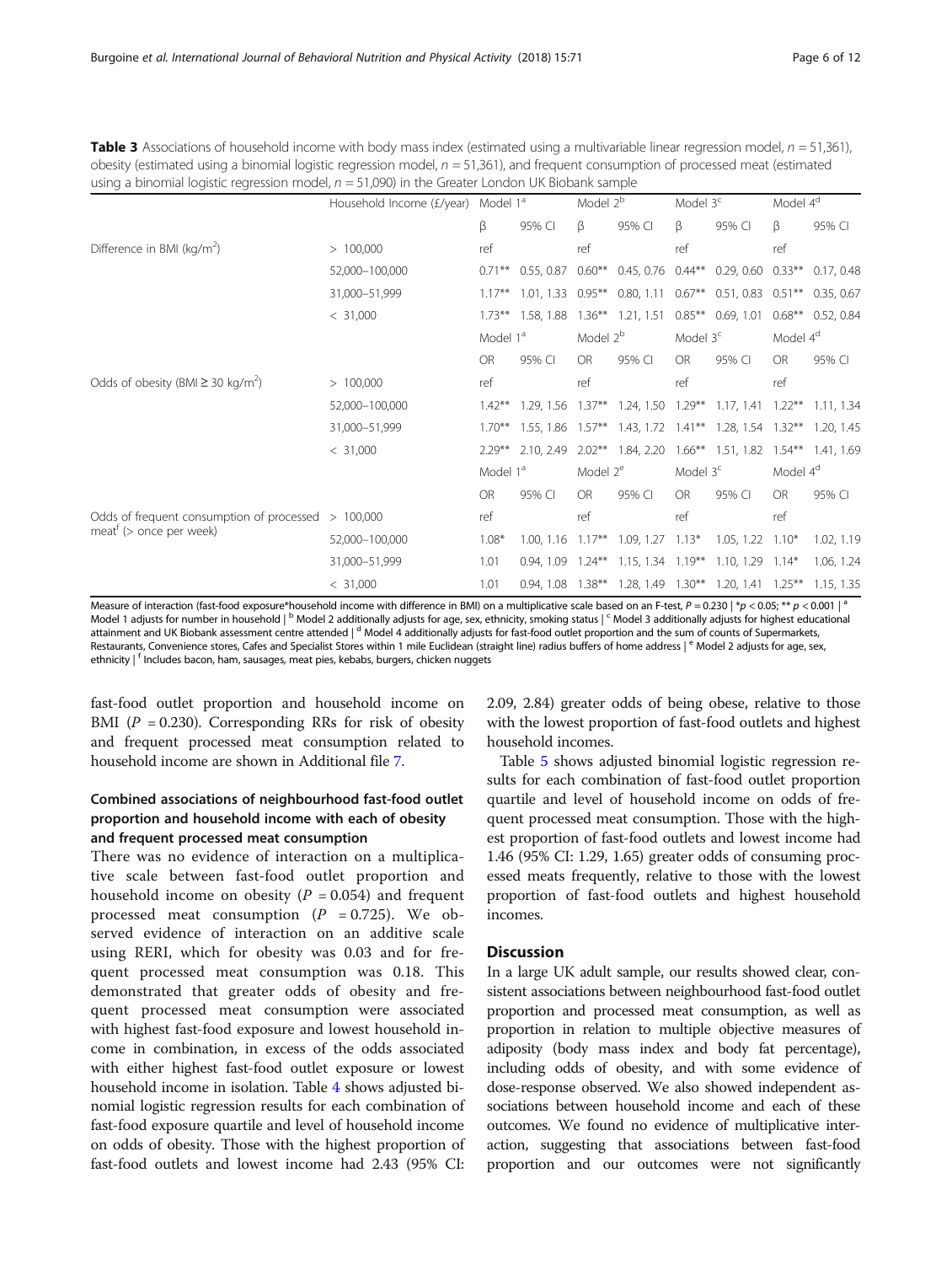<span id="page-6-0"></span>Table 4 Additive interaction between quartiles of fast-food outlet proportion and household income on the odds of being obese (BMI ≥ 30 kg/m<sup>2</sup>), modelled using a binomial logistic regression model in the UK Biobank sample, UK (n = 51,361)

| Household<br>Income<br>(E/year)                                              | Quartiles of fast-food outlet proportion <sup>a</sup> |                                                    |                            |                                                    |                            |                                                    |                            |                                             |                                          |
|------------------------------------------------------------------------------|-------------------------------------------------------|----------------------------------------------------|----------------------------|----------------------------------------------------|----------------------------|----------------------------------------------------|----------------------------|---------------------------------------------|------------------------------------------|
|                                                                              | $Q1(0-13%)$                                           |                                                    | $Q2(13-17%)$               |                                                    | $Q3(17-24%)$               |                                                    | Q4 (24-45%)                |                                             | exposure (Q4)<br>within household        |
|                                                                              | Obese/<br>not obese<br>(n)                            | OR (95% CI)                                        | Obese/<br>not obese<br>(n) | OR (95% CI)                                        | Obese/<br>not obese<br>(n) | OR (95% CI)                                        | Obese/<br>not obese<br>(n) | OR (95% CI)                                 | income<br>strata                         |
| >100,000                                                                     | 264/2145                                              | ref <sup>b</sup>                                   | 206/1298                   | 1.30(1.07, 1.59);<br>$P = 0.008^{\circ}$           | 143/733                    | $1.60$ (1.27, 2.00);<br>$P < 0.001^{\circ}$        | 104/487                    | 1.73 (1.34, 2.23);<br>$P < 0.001^{\circ}$   | 1.53(1.12, 2.08)<br>$P = 0.008^d$        |
| 52,000-100,000                                                               | 433/2624                                              | 1.27 (1.08, 1.50); 475/2559<br>$P = 0.004^{\circ}$ |                            | $1.44$ (1.22, 1.69);<br>$P < 0.001^{\circ}$        | 494/2069                   | 1.81(1.53, 2.13);<br>$P < 0.001^{\circ}$           | 581/1834                   | $2.26$ (1.91, 2.66);<br>$P < 0.001^{\circ}$ | 1.69(1.43, 2.02)<br>$P < 0.001^{\rm d}$  |
| 31,000-51,999                                                                | 389/2007                                              | 1.42 (1.20, 1.69); 495/2162<br>$P < 0.001^{\circ}$ |                            | 1.64 (1.39, 1.93); 605/2151<br>$P < 0.001^{\circ}$ |                            | 1.95 (1.66, 2.29); 724/2157<br>$P < 0.001^{\circ}$ |                            | 2.20 (1.87, 2.58);<br>$P < 0.001^{\circ}$   | 1.51(1.27, 1.80)<br>$P < 0.001^{\rm d}$  |
| < 31,000                                                                     | 687/26922                                             | 1.67 (1.43, 1.95); 957/2902<br>$P < 0.001^{\circ}$ |                            | $2.05$ (1.76, 2.39);<br>$P < 0.001^{\circ}$        | 1271/<br>3292              | $2.30$ (1.98, 2.68);<br>$P < 0.001^{\circ}$        | 1401/3397                  | 2.43 (2.09, 2.84);<br>$P < 0.001^{\circ}$   | 1.56 (1.37, 1.78)<br>$P < 0.001^{\rm d}$ |
| Household<br>income $(<$ £31,000/year)<br>within takeaway<br>exposure strata |                                                       | 1.58 (1.34, 1.88)<br>$P < 0.001^{\circ}$           |                            | 1.36 (1.15, 1.65)<br>$P = 0.001^{\circ}$           |                            | 1.49 (1.21, 1.82)<br>$P < 0.001^{\circ}$           |                            | 1.53 (1.22, 1.93)<br>$P < 0.001^{\circ}$    |                                          |

Measure of interaction (fast-food exposure\*household income with odds of obesity) on a multiplicative scale based on a likelihood ratio test,  $P = 0.054$  | Measure of interaction on an additive scale for Q4 fast-food exposure and household income < £31,000 (RERI) = 0.03. RERI scores > 0 suggest positive interaction and departure from additivity | ORs are adjusted for age, sex, ethnicity smoking status, number in household, highest education attainment, UK Biobank assessment centre attended, and the sum of counts of Supermarkets, Restaurants, Convenience stores, Cafes and Specialist Stores within 1 mile Euclidean (straight line) radius buffers of home address  $\int aQ1 =$  quartile with lowest fast-food outlet proportion in home neighbourhood (min – max %) – Q4 = quartile with greatest fast-food outlet proportion in home neighbourhood (% range) | <sup>b</sup> Single reference group; those exposed to the highest proportion of fast-food outlets and with the highest household income | <sup>c</sup> ORs and p values relative to single reference group (ref)  $\vert$  d ORs and P values relative to those who were least exposed to fast-food outlets within strata of household income  $\mathsf{P}^e$  ORs and P values relative to those with the highest household incomes within strata of fast-food outlet exposure

different across household income groups. However, we demonstrated the magnitude of obesity and frequent processed meat consumption odds within population- subgroups, including the marginally excess odds (evidence of additive interaction) associated with both highest fast-food outlet proportion and lowest income for these outcomes. This double burden of individual-level disadvantage and neighbourhood-level imbalance towards fast-food retail, holds clear implications for public health and understanding the generation and persistence of social inequalities in diet, health and NCD risk [\[9,](#page-9-0) [10\]](#page-9-0).

Broadly, we were able to demonstrate a clear relationship between neighbourhood fast-food outlet exposure, diet and body weight, thereby making an important contribution to an equivocal evidence base. Where comparisons can be drawn, the relationships we observed with fast-food exposure were consistent with those of recent research, for the outcomes of unhealthy diet [[19,](#page-9-0) [20](#page-9-0), [31,](#page-10-0) [39](#page-10-0), [51\]](#page-10-0), and obesity [[18](#page-9-0), [19,](#page-9-0) [24,](#page-10-0) [28](#page-10-0), [30](#page-10-0), [31,](#page-10-0) [39\]](#page-10-0), especially those using a relative measure of fast-food access [\[20,](#page-9-0) [24](#page-10-0), [25,](#page-10-0) [28,](#page-10-0) [30](#page-10-0)]. A previous UK study observed for those most-exposed to fast-food outlets (relative to those least-exposed) a  $0.97 \text{ kg/m}^2$  difference in BMI (our study,  $\beta = 0.99$  kg/m<sup>2</sup>) and an odds of 2.15 for obesity (our study,  $OR = 1.51$ ) [\[31\]](#page-10-0). Another showed consistent associations, of a 0.90 kg/m<sup>2</sup> difference in BMI across combined home and work neighbourhood fast-food exposure [[39](#page-10-0)]. While a recent study that also used UK Biobank data found comparatively weaker and less

consistent associations between fast-food access and multiple measures of adiposity [\[52\]](#page-10-0), these differences may be explained to some extent by methodological dissimilarities [\[53](#page-10-0)]. Mason et al. used an absolute measure of street network proximity to the nearest fast-food outlet, precluding adjustment for wider food environment context, as facilitated through our use of a relative measure of fast-food density. It has been suggested that methodological inconsistencies might explain divergent findings across other recent studies [\[18,](#page-9-0) [19](#page-9-0), [54](#page-10-0)–[56\]](#page-10-0), examples of which may include: use of proximity as opposed to density; different delineations of neighbourhood extent; use of area- as opposed to person-based exposure measures; and multiple possible aspects of inaccuracy in underpinning food outlet data [[57](#page-10-0)]. Elsewhere, only one previous study has attempted to establish the magnitude of the combined associations of neighbourhood fast-food access and individual-level SEP, with unhealthy diet and adiposity. That study found highest fast-food exposure combined with lowest education to result in a 3.12 greater odds of obesity, relative to those least-exposed and most-educated [\[39](#page-10-0)]. In our study, the combination of highest fast-food exposure and lowest income was associated with a 2.43 greater odds of obesity, and a 1.46 greater odds of frequent processed meat consumption, relative to those least-exposed and with highest incomes.

In this sub-group (those most exposed and with lowest incomes) we also observed marginally excess odds of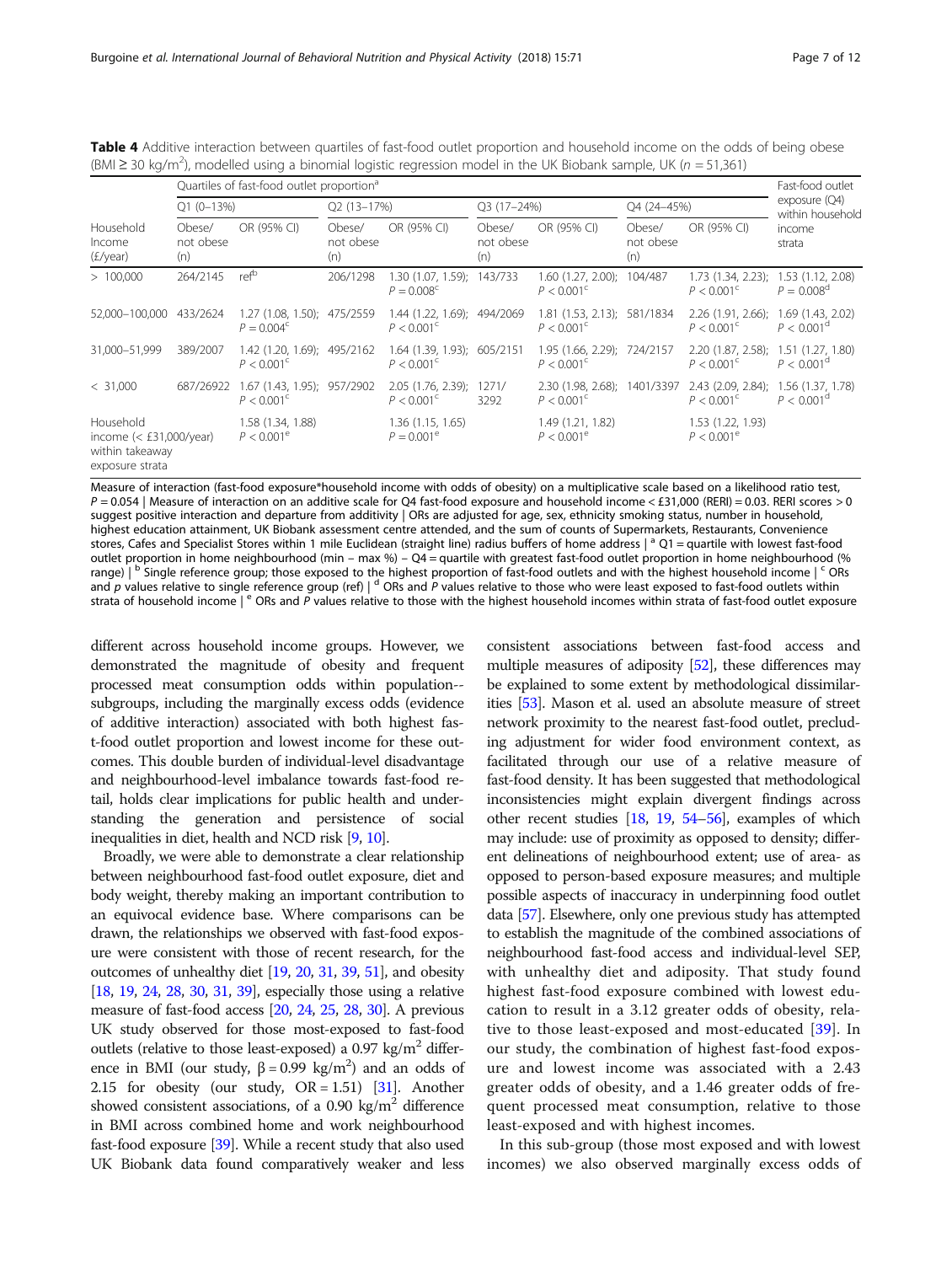<span id="page-7-0"></span>Table 5 Additive interaction between quartiles of fast-food outlet proportion and household income on the odds of frequent processed meat consumption<sup>a</sup> (more than once per week), modelled using a binomial logistic regression model in the Greater London UK Biobank sample, UK ( $n = 51,090$ )

|                                                                           | Quartiles of fast-food outlet proportion <sup>b</sup> |                                               |                                       |                                                     |                          |                                              |                                       |                                                             |                                |
|---------------------------------------------------------------------------|-------------------------------------------------------|-----------------------------------------------|---------------------------------------|-----------------------------------------------------|--------------------------|----------------------------------------------|---------------------------------------|-------------------------------------------------------------|--------------------------------|
|                                                                           | $Q1(0-13%)$                                           |                                               | $Q2(13-17%)$                          |                                                     | $Q3(17-24%)$             |                                              | Q4 (24-45%)                           |                                                             | outlet exposure<br>(Q4) within |
| Household<br>Income<br>(E/year)                                           | More than<br>once/once<br>or less (n)                 | OR (95% CI)                                   | More than<br>once/once<br>or less (n) | OR (95% CI)                                         | once/once<br>or less (n) | More than OR (95% CI)                        | More than<br>once/once<br>or less (n) | OR (95% CI)                                                 | household<br>income strata     |
| >100,000                                                                  | 653/1756                                              | ref <sup>c</sup>                              | 401/1103                              | 0.95 (0.82, 1.10); 253/623<br>$P = 0.495^d$         |                          | 1.06 (0.89, 1.27); 177/414<br>$P = 0.502^d$  |                                       | 1.11 (0.90, 1.37); 1.19 (0.93, 1.54)<br>$P = 0.335^{\circ}$ | $P = 0.158^{\circ}$            |
| 52,000-100,000                                                            | 782/2274                                              | 0.98 (0.86, 1.11); 860/2172<br>$P = 0.742^d$  |                                       | 1.13 (1.00, 1.29); 788/1769<br>$P = 0.047^d$        |                          | 1.22 (1.07, 1.39); 790/1622<br>$P = 0.003^d$ |                                       | 1.34 (1.17, 1.54); 1.39 (1.20, 1.62)<br>$P < 0.001^{\rm d}$ | $P < 0.001^{\circ}$            |
| 31,000-51,999                                                             | 593/1798                                              | 1.06 (0.92, 1.21); 695/1960<br>$P = 0.418^d$  |                                       | $1.12$ (0.99, 1.28);<br>$P = 0.079^d$               | 785/1963                 | 1.25 (1.10, 1.42); 902/1975<br>$P = 0.001^d$ |                                       | 1.41 (1.24, 1.61); 1.31 (1.12, 1.54)<br>$P < 0.001^{\rm d}$ | $P = 0.001^{\circ}$            |
| < 31,000                                                                  | 842/2526                                              | 1.17 (1.03, 1.33); 1036/2799<br>$P = 0.015^d$ |                                       | 1.29 (1.14, 1.46); 1277/3253<br>$P < 0.001^{\rm d}$ |                          | 1.38(1.22, 1.55);<br>$P < 0.001^{\rm d}$     | 1423/3350                             | 1.46 (1.29, 1.65); 1.29 (1.13, 1.46)<br>$P < 0.001^{\rm d}$ | $P < 0.001^{\circ}$            |
| Household income<br>$(<$ £31,000/year) within<br>takeaway exposure strata |                                                       | 1.11 (0.97, 1.28)<br>$P = 0.117^{\dagger}$    |                                       | 1.27 (1.09, 1.48)<br>$P = 0.002^{\dagger}$          |                          | 1.30 (1.09, 1.56)<br>$P = 0.003^{\dagger}$   |                                       | 1.45 (1.18, 1.78)<br>$P < 0.001^{\dagger}$                  |                                |

Measure of interaction (fast-food exposure\*household income with odds of processed meat consumption) on a multiplicative scale based on a likelihood ratio test,  $P = 0.725$  | Measure of interaction on an additive scale for Q4 fast-food exposure and household income < £31,000 (RERI) = 0.18. RERI scores > 0 suggest positive interaction and departure from additivity | ORs are adjusted for age, sex, ethnicity smoking status, number in household, highest education attainment, UK Biobank assessment centre attended, and the sum of counts of Supermarkets, Restaurants, Convenience stores, Cafes and Specialist Stores within 1 mile Euclidean (straight line) radius buffers of home address | a Includes bacon, ham, sausages, meat pies, kebabs, burgers, chicken nuggets |  $b$  Q1 = quartile with lowest fast-food outlet proportion in home neighbourhood (min – max %) – Q4 = quartile with greatest fast-food outlet proportion in home neighbourhood (% range) | c Single reference group; those exposed to the highest proportion of fastfood outlets and with the highest household income  $\vert$  <sup>d</sup> ORs and p values relative to single reference group (ref)  $\vert$  <sup>e</sup> ORs and P values relative to those who were least exposed to fast-food outlets within strata of household income | <sup>f</sup> ORs and P values relative to those with the highest household incomes within strata of fast-food outlet exposure

both obesity and frequent processed meat consumption, over and above the additive effects of each risk factor in isolation, which is evidence of additive interaction. We observed no evidence of a differential impact of fast-food exposure across household income levels (multiplicative interaction), in contrast to a US study, which showed that neighbourhood fast-food access was only related to BMI among low income adults [[58\]](#page-10-0). However, the relative merits of assessing interaction on additive vs multiplicative scales has long been the subject of epidemiological debate. While analysis of multiplicative interactions is more commonplace, it has been suggested that additive interaction bears particular relevance to public health, for which a key concern is the risk of disease in the proportion of the population for whom the risk factors occur together [[59,](#page-10-0) [60\]](#page-10-0).

## Implications for public health

These results suggest that those experiencing a double of burden of lowest SEP and greatest fast-food exposure, are especially at risk of frequently consuming processed meats and being obese. The mechanisms underpinning these relationships are likely to include the low cost [\[40\]](#page-10-0) and perceived value for money of fast food [[61](#page-10-0)], appealing to the price sensitivity of low-income consumers [\[14\]](#page-9-0), and thereby influencing how and how frequently these outlets are used. We argue that this compounding of individual-level disadvantage by neighbourhood-level high proportion of fast-food outlets, is implicated in social inequalities in diet, health and NCD risk [\[9,](#page-9-0) [10](#page-9-0)].

In this context, the greater number of fast-food outlets commonly found in deprived areas [[16\]](#page-9-0), and the relative concentration of fast-food outlets in these areas over the last decade in developed countries [[38\]](#page-10-0), is cause for deepening public health concern [[16,](#page-9-0) [62](#page-10-0)]. However, our findings highlight the potential for upstream, neighbourhood-level dietary public health interventions. Not only to improve population-level diet and health [[63\]](#page-10-0), but those of at risk population sub-groups in particular [\[64](#page-10-0), [65\]](#page-10-0), which may contribute to the levelling of social inequalities in health. Such interventions, which include exclusion zones around schools or other planning regulations designed to reduce clustering and proliferation of new fast-food businesses, have already begun to be implemented across the US and the UK [[41,](#page-10-0) [42](#page-10-0), [66](#page-10-0)], including boroughs of Greater London where this research took place [\[67](#page-11-0)]. For example, these restrictions form an important part of the Mayor of London's *London Plan* [[68\]](#page-11-0), which includes a focus on healthy food environments in general, and access to hot food takeaways specifically, up to the year 2041.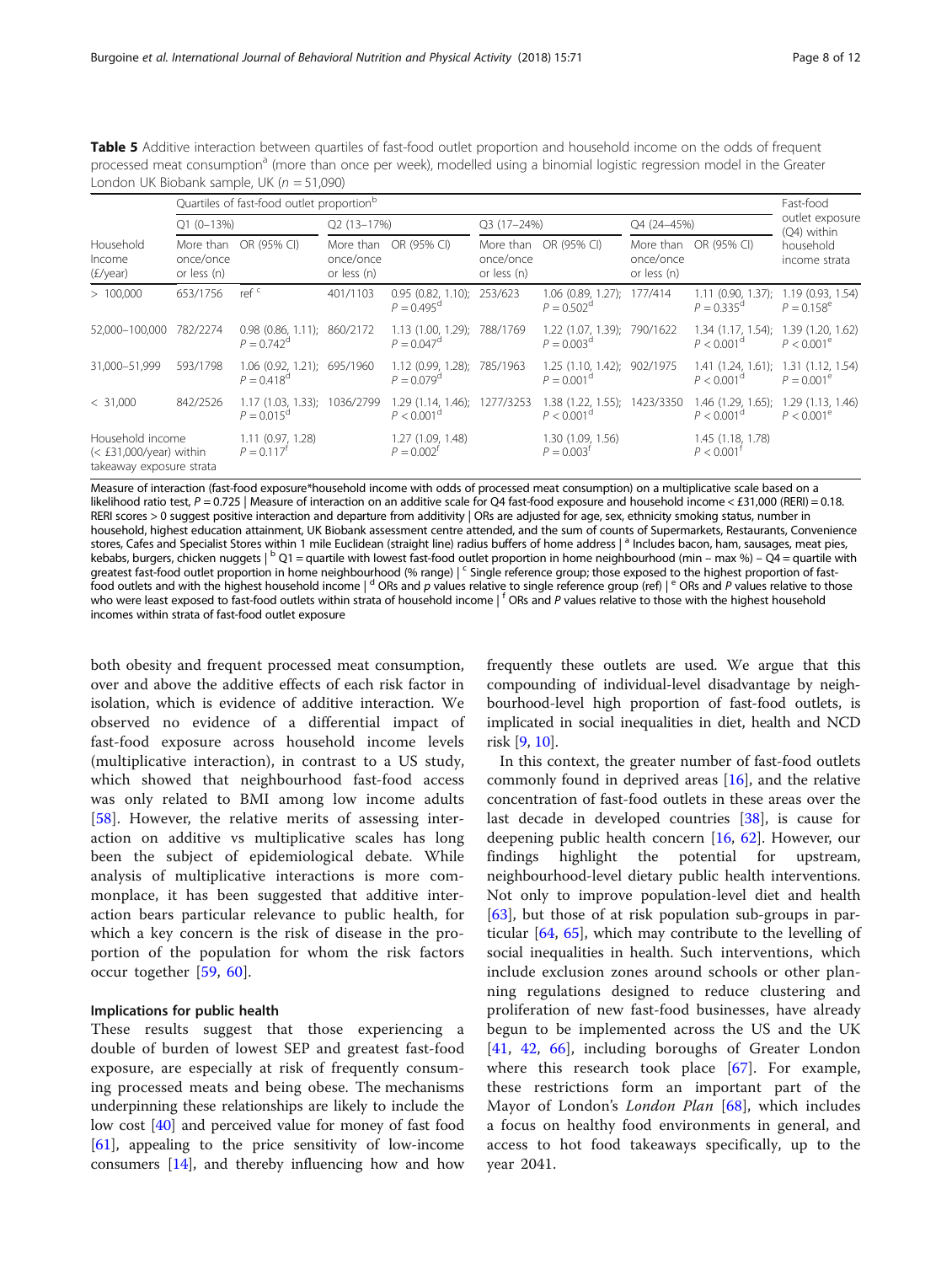## <span id="page-8-0"></span>Limitations and strengths

Our study has a number of limitations, foremost of which is the cross-sectional, observational study design, limiting causal inference. We employed a theoretically- and behaviourally-relevant definition of residential 'neighbour-hood' [\[45](#page-10-0)], which also has precedent for use [[31](#page-10-0), [39](#page-10-0)] however which may not match the neighbourhood perceptions or align with the food purchasing behaviours of individuals in this study, and which may have resulted in exposure misclassification. While residential location constitutes an important daily anchor point [\[69\]](#page-11-0), ensuring relevance of assessing neighbourhood food outlet exposure around this location, we could not assess exposure to the food environment within wider activity spaces [[70](#page-11-0)]. That said, research has shown that magnitude of non-residential neighbourhood food outlet exposure is unrelated to that of residential exposure [\[71](#page-11-0), [72\]](#page-11-0), resulting in random error (not bias) that would have likely served to attenuate our parameter estimates towards the null [[73](#page-11-0)]. UK Biobank data was collected 2006–2010, with neighbourhood food exposure metrics derived from 2012 UKMap data [[44\]](#page-10-0). This resulted in temporal mismatch, although grouping exposure estimates into quarters is likely to have reduced the impact of misclassification. Further misclassification may have emerged from use of UKMap data, which is of unknown completeness, including how this may vary geographically.

We used frequency of processed meat consumption as a proxy for fast-food intake, however, while fast-food outlets are likely to be an important source of these types of foods, such processed foods could be obtained from non-fast-food outlets [\[74\]](#page-11-0). Moreover, UK Biobank had only limited detail of dietary intakes, with no information on total diet, energy intake or portion sizes of food and drink consumed. Thus we could estimate only frequency of processed meat consumption, but not total amount. We used household income as our marker of socioeconomic status, in lieu of other markers including educational attainment and occupational social class, which are both imperfectly correlated with income [[75](#page-11-0)]. Our results may be sensitive to the selection of income as our marker of SEP, however, given that findings were consistent with those of a similar study that used education as a marker of socioeconomic status [\[39\]](#page-10-0), this appears unlikely. Finally, participants in our analytic sample were located in Greater London. While this may influence generalisability, once again the present results were consistent with those we have reported previously from elsewhere in the UK [[31](#page-10-0), [39](#page-10-0)].

These limitations are balanced by a number of strengths. First, the large sample size, allied with socioeconomic heterogeneity, allowed robust sub-group analyses. Second, neighbourhood fast-food outlet access was well-characterised, including accounting for fast-food

outlets in the context of wider neighbourhood-level food outlet access [\[53\]](#page-10-0). Third, we used two objective measures of adiposity, alongside a dietary outcome, demonstrating consistent and complementary associations. Lastly, our study satisfies a number of Bradford Hill criteria, which are useful for inferring causality – in this case, neighbourhood 'effects' - from a cross-sectional study design, including: consistency (across multiple epidemiologic studies in different locations and populations, and perhaps to the greatest extent with studies that also employed a relative measure of fast-food exposure), biological gradient (evidence of dose-response, especially for adiposity models), and *plausibility* (of a cause-and-effect relationship) [\[76\]](#page-11-0).

## Conclusions

Our study demonstrated independent associations between each of income and neighbourhood fast-food exposure, with diet and two objectively measured adiposity outcomes, in a large sample of UK adults. Moreover, we provide evidence of the double burden of low income and an unhealthy neighbourhood food environment, resulting in an additive interaction and an excess and substantially greater likelihood of unhealthy diet and obesity. Although further work is necessary, these findings support emerging guidelines regarding the regulation of neighbourhood fast-food access for the promotion of population health.

## Additional files

[Additional file 1:](https://doi.org/10.1186/s12966-018-0699-8) Flow diagram for UK Biobank sample restriction, for body weight-, processed meat consumption- and percentage body fatbased analyses reported in this study. (DOCX 37 kb)

[Additional file 2:](https://doi.org/10.1186/s12966-018-0699-8) UK Biobank participants attending Greater London assessment centres (Barts, Croydon, Hounslow;  $n = 68,850$ ) and UK Biobank analytic sample ( $n = 51,361$ ) demographic comparisons. (DOCX 20 kb)

[Additional file 3:](https://doi.org/10.1186/s12966-018-0699-8) Characteristics of participants in the UK Biobank sample, UK ( $n = 51,361$ ), overall and stratified by household income. (DOCX 24 kb)

[Additional file 4:](https://doi.org/10.1186/s12966-018-0699-8) Associations of quartiles of fast-food outlet proportion with body fat percentage (estimated using a multivariable linear regression model,  $n = 50,766$ ) in the Greater London UK Biobank sample. (DOCX 20 kb)

[Additional file 5:](https://doi.org/10.1186/s12966-018-0699-8) Adjusted risk ratios (RRs) describing the associations of quartiles of fast-food outlet proportion with body mass index (estimated using a multivariable linear regression model,  $n = 51,361$ ), obesity (estimated using a binomial logistic regression model  $n = 51,361$ ), and frequent consumption of processed meat (estimated using a binomial logistic regression model,  $n = 51,090$ ) in the Greater London UK Biobank sample. (DOCX 22 kb)

[Additional file 6:](https://doi.org/10.1186/s12966-018-0699-8) Associations of household income with body fat percentage (estimated using a multivariable linear regression model,  $n = 50.766$ ) in the Greater London UK Biobank sample. (DOCX 20 kb)

[Additional file 7:](https://doi.org/10.1186/s12966-018-0699-8) Adjusted risk ratios (RRs) describing the associations of household income with body mass index (estimated using a multivariable linear regression model,  $n = 51,361$ ), obesity (estimated using a binomial logistic regression model,  $n = 51,361$ ), and frequent consumption of processed meat (estimated using a binomial logistic regression model,  $n = 51,090$ ) in the Greater London UK Biobank sample. (DOCX 22 kb)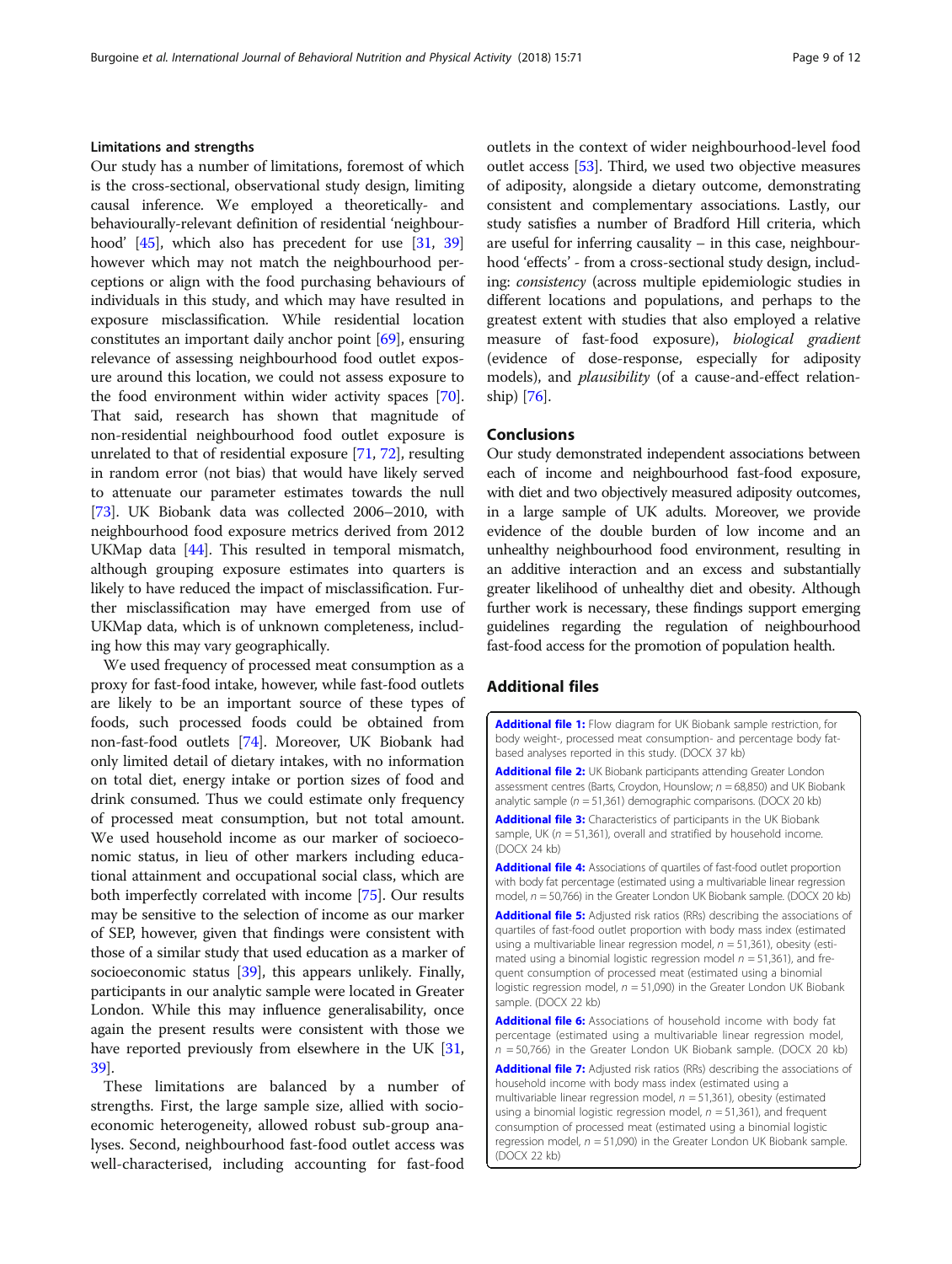## <span id="page-9-0"></span>Abbreviations

BMI: Body mass index; CHIAG: Community Health Index Advisory Group; MREC: Multi-centre Research Ethics Committee; NCD: Non-communicable disease; OR: Odds ratio; PIAG: Patient Information Advisory Group; Q: Quartile; RERI: Relative excess risk due to interaction; RR: Risk ratio; SEP: Socioeconomic position; STROBE: STrengthening the Reporting of Observational studies in Epidemiology; UK: United Kingdom; US: United States; WHO: World Health Organization

#### Acknowledgements

This work was undertaken by the Centre for Diet and Activity Research (CEDAR), a UK Clinical Research Collaboration (UKCRC) Public Health Research Centre of Excellence. Funding from the British Heart Foundation, Cancer Research UK, Economic and Social Research Council, Medical Research Council, the National Institute for Health Research [ES/G007462/1], and the Wellcome Trust [087636/ Z/08/Z], under the auspices of the UK Clinical Research Collaboration, is gratefully acknowledged. PM also received support from the Health Equity Research Collaborative, a Grand Challenge Research Initiative of Washington State University. CS and CW were funded by the Economic and Social Research Council's Transformative Research grant [ES/L003201/1], a UK Biobank Seed grant, and a University of Hong Kong University Research Committee grant. The authors also acknowledge Manchester Information & Associated Services (University of Manchester) and The GeoInformation Group for UKMap spatial data. We would also like to thank the four anonymous reviewers for the time they kindly dedicated to our manuscript and for providing such detailed comments and suggestions. This research has been conducted using the UK Biobank Resource.

#### Funding

The funders of this work were not involved in the design and conduct of the study; collection, management, analysis, and interpretation of the data; and preparation, review, or approval of the manuscript.

#### Availability of data and materials

The dataset used and analysed during the current study are available from UK Biobank [\(www.ukbiobank.ac.uk](http://www.ukbiobank.ac.uk)) upon application.

#### Authors' contributions

The study analysis was designed by TB and PM. CS and CW were responsible for collecting food outlet data and developing food environment metrics in consultation with TB and PM. TB and PM analysed the data and wrote the paper together with contributions from CS and CW. All authors read and approved the final manuscript.

#### Ethics approval and consent to participate

UK Biobank received ethical approval from the North West Multi-centre Research Ethics Committee (MREC), the Community Health Index Advisory Group (CHIAG) and the Patient Information Advisory Group (PIAG).

#### Consent for publication

Not applicable.

#### Competing interests

None for TB and PM. CS and CW report grants from UK Biobank and the ESRC during conduct of this study.

## Publisher's Note

Springer Nature remains neutral with regard to jurisdictional claims in published maps and institutional affiliations.

#### Author details

<sup>1</sup>UKCRC Centre for Diet and Activity Research (CEDAR), MRC Epidemiology Unit, University of Cambridge School of Clinical Medicine, Box 285 Institute of Metabolic Science, Cambridge Biomedical Campus, Cambridge CB2 0QQ, UK. <sup>2</sup> Healthy High Density Cities Lab, HKUrbanLab, University of Hong Kong, Knowles Building, Pokfulam Road, Hong Kong, Special Administrative Region, China. <sup>3</sup> Present Address: Department of Nutrition and Exercise Physiology, Elson S. Floyd College of Medicine, Washington State University, Spokane, Washington, USA.

## Received: 14 September 2017 Accepted: 28 June 2018 Published online: 24 July 2018

#### References

- 1. Newton JN, Briggs ADM, Murray CJL, Dicker D, Foreman KJ, Wang H, Naghavi M, Forouzanfar MH, Ohno SL, Barber RM, et al. Changes in health in England, with analysis by English regions and areas of deprivation, 1990- 2013: a systematic analysis for the global burden of disease study 2013. Lancet. 2015;386:2257–74.
- 2. Rayner M, Scarborough P. The burden of food related ill health in the UK. J Epidemiol Community Health. 2005;59:1054–7.
- 3. Micha R, Wallace SK, Mozaffarian D. Red and processed meat consumption and risk of incident coronary heart disease, stroke, and diabetes mellitus. Circulation. 2010;121:1–20.
- 4. Micha R, Penalvo JL, Cudhea F, Imamura F, Rehm CD, Mozzaffarian D. Association between dietary risk factors and mortality from heart disease, stroke, and type 2 diabetes in the United States. JAMA. 2017;317:912–24.
- 5. Micha R, Wallace SK, Mozzaffarian D. Red and processed meat consumption and risk of incident heart disease, stroke, and diabetes: a systematic review and meta-analysis. Circulation. 2011;121:2271–83.
- 6. Bouvard V, Loomis D, Guyton KZ, Grosse Y, Ghissassi FE, Benbrahim-Tallaa L, Guha N, Mattock H, Straif K. International Agency for Research on Cancer monograph working group.,: Cancinogenicity of consumption of red and processed meat. Lancet Oncol. 2015;16:1599–600.
- Mills S, Adams J, Wrieden W, White M, Brown H. Sociodemographic characteristics and frequency of consuming home-cooked meals and meals from out-of-home sources: cross-sectional analysis of a population-based cohort study. Public Health Nutr. 2018:1–12. DOI[:https://doi.org/10.1017/](https://doi.org/10.1017/S1368980018000812) [S1368980018000812.](https://doi.org/10.1017/S1368980018000812)
- 8. McLaren L. Socioeconomic status and obesity. Epidemiol Rev. 2007;29:29–48.
- 9. Moody A, Cowley G, Fat LG, Mindell JS. Social inequalities in prevalence of diagnosed and undiagnosed diabetes and impaired glucose regulation in participants in the health surveys for England series. BMJ Open. 2016;6:1–11.
- 10. Cooper RS. Social inequality, ethnicity and cardiovascular disease. Int J Epidemiol. 2001;30:48–52.
- 11. Lang T, Caraher M, Dixon P, Carr-Hill R. Cooking skills and health. In: Book cooking skills and health. City: Health Education Authority; 1999.
- 12. Parmenter K, Waller J, Wardle J. Demographic variation in nutrition knowledge in England. Health Educ Res. 2000;15:163–74.
- 13. Adams J, White M. Prevalence and socio-demographic correlates of time spent cooking by adults in the 2005 UK time use survey. Cross-sectional analysis. Appetite. 2015;92:185–91.
- 14. Barton KL, Wrieden WL, Sherriff A, Armstrong J, Anderson AS. Trends in socio-economic inequalities in the Scottish diet: 2001-2009. Public Health Nutr. 2015;16:1–12.
- 15. Pechey R, Monsivais P. Socioeconomic inequalities in the healthiness of food choices: exploring the contributions of food expenditures. Prev Med. 2016;88:203-09.
- 16. Cavill N, Rutter H: Healthy people, healthy places briefing: obesity and the environment: regulating the growth of fast food outlets. In Book Healthy people, healthy places briefing: obesity and the environment: regulating the growth of fast food outlets (editor ed.^eds.). City: Public Health England; 2013.
- 17. Jones A, Bentham P, Foster C, Hillsdon M, Panter J. Obesogenic environments: evidence review. Foresight tackling obesities: future choices project long science review. In: Book obesogenic environments: evidence review. Foresight tackling obesities: future choices project long science review. City: Office of Science and Innovation; 2007.
- 18. Cobb LK, Appel LJ, Franco M, Jones-Smith JC, Nur A, Anderson AM. The relationship of the local food environment with obesity: a systematic review of methods, study quality, and results. Obesity. 2015;23:1331–44.
- 19. Black C, Moon G, Baird J. Dietary inequalities: what is the evidence for the effect of the neighbourhood food environment? Health Place. 2013;27:229–42.
- 20. Richardson AS, Meyer KA, Green Howard A, Boone-Heinonen J, Popkin BM, Evenson KR, Shikany JM, Lewis CE, Gordon-Larsen P. Multiple pathways from the neighbourhood food environment to increased body mass index through dietary behaviors: a structural equation-based analysis in the CARDIA study. Health Place. 2015;36:74–87.
- 21. Luan H, Minaker LM, Law J. Do marginalized neigbourhoods have less healthy retail food environments? An analysis using Bayesian spatial latent factor and hurdle models. Int J Health Geogr. 2016;15:1–16.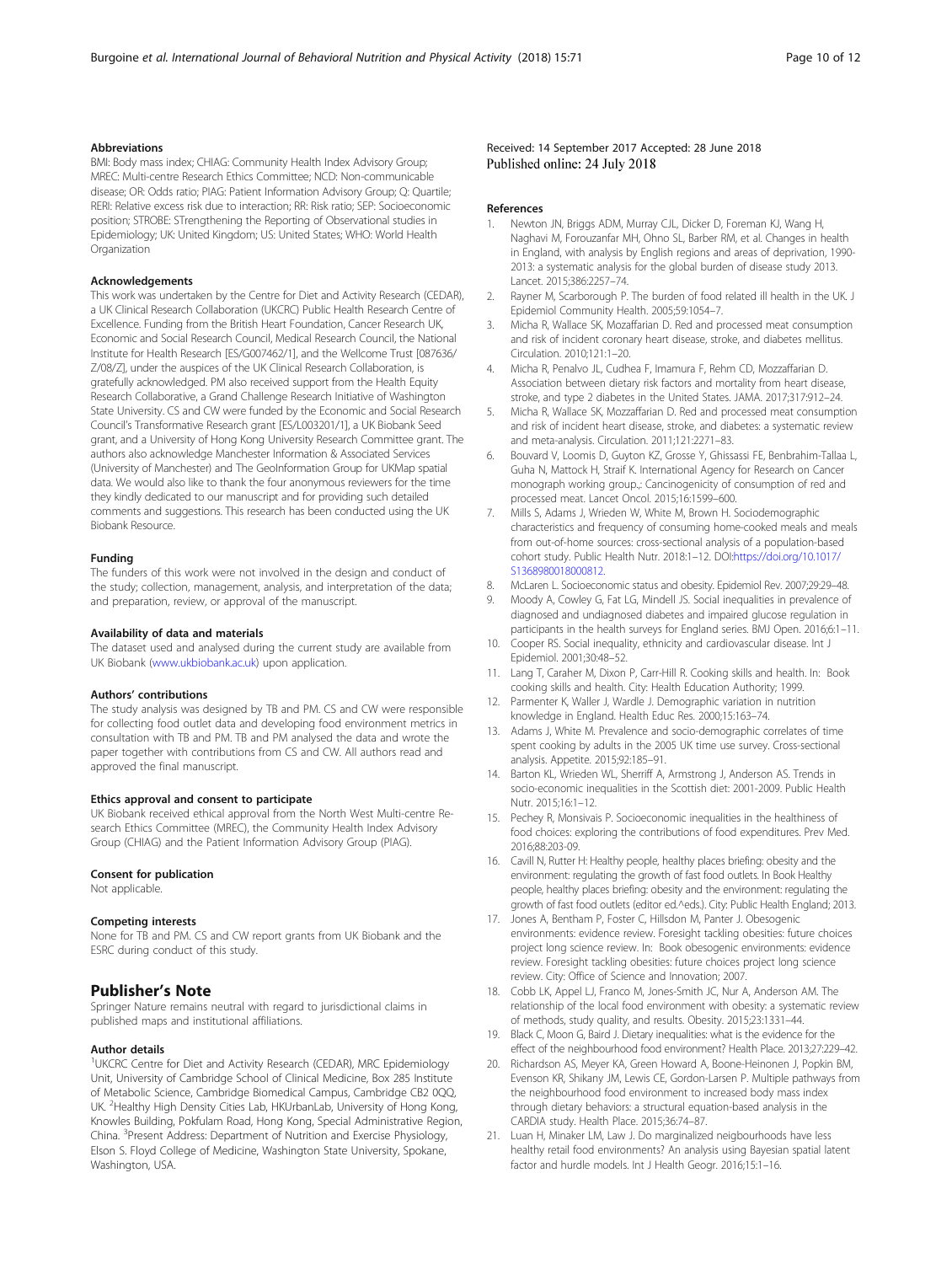- <span id="page-10-0"></span>22. Cummins S, Clary C, Shareck M. Enduring challenges in estimating the effect of the food environment on obesity. Am J Clin Nutr. 2017;106: 445–6.
- 23. Burgoine T, Mackenbach JD, Lakerveld J, Forouhi NG, Griffin SJ, Brage S, Wareham N, Monsivais P. Interplay of socioeconomic status and supermarket distance in associated with excess obesity risk: a UK crosssectional study. Int J Environ Res Public Health. 2017;14:1–13.
- 24. Polsky JY, Moineddin R, Glazier RH, Dunn JR, Booth GL. Relative and absolute availability of fast-food restaurants in relation to the development of diabetes: a population-based cohort study. Canadian Journal of Public Health. 2016;107:27–33.
- 25. Polsky JY, Moineddin R, Dunn JR, Glazier RH, Booth GL. Absolute and relative densities of fast-food versus other restaurants in relation to weight status: does restaurant mix matter? Prev Med. 2016;82:28–34.
- 26. Maguire ER, Burgoine T, Penney T, Monsivais P. Does exposure to the food environment differ by socio-economic position? Comparing area-based and person-centred metrics in the fenland study, UK. Int J Health Geographics. 2017;16:1–14.
- 27. Clary CM, Ramos Y, Shareck M, Kestens Y. Should we use absolute or relative measures when assessing foodscape exposure in relation to fruit and vegetable intake? Evidence from a wide-scale Canadian study. Prev Med. 2015;71:83–7.
- 28. Stark JH, Neckerman KM, Lovasi GS, Konty K, Quinn J, Arno P, Viola D, Harris TG, Weiss CC, Bader MDM, Rundle A. Neighbourhood food environments and body mass index among new York City adults. J Epidemiol Community Health. 2013;67:736–42.
- 29. Mercille G, Richard L, Gauvin L, Kestens Y, Payette H, Daniel M. Comparison of two indices of availability of fruits/vegetable and fast food outlets. J Urban Health. 2012;90:240–5.
- 30. Feng X, Astell-Burt T, Badland H, Mavoa S, Giles-Corti B. Modest ratios of fast food outlets to supermarkets and green grocers are associated with higher body mass index: longitudinal analysis of a sample of 15,229 Australians aged 45 years and older in the Australian National Liveability Study. Health Place. 2018;49:101–10.
- 31. Burgoine T, Forouhi NG, Griffin SJ, Wareham NJ, Monsivais P. Associations between exposure to takeaway food outlets, takeaway food consumption, and body weight in Cambridgeshire, UK: population based, cross sectional study. BMJ. 2014;348:1–10.
- 32. Jaworowska A, Blackham TM, Long R, Taylor C, Ashton M, Stevenson L, Davies IG. Nutritional composition of takeaway food in the UK. Nutr Food Sci. 2014;44:414–30.
- 33. Duffey KJ, Gordon-Larsen P, Jacobs DR, Williams OD, Popkin BM. Differential associations of fast food and restaurant food consumption with 3-y change in body mass index: the coronary artery risk development in young adults study. Am J Clin Nutr. 2007;85:201–8.
- 34. Smith KJ, Blizzard L, McNaughton SA, Gall SL, Dwyer T, Venn AJ. Takeaway food consumption and cardio-metabolic risk factors in young adults. Eur J Clin Nutr. 2012;66:577–84.
- 35. Pereira MA, Kartashov AI, Ebbeling CB, Van Horn L, Slattery ML, Jacobs DR Jr, Ludwig DS. Fast-food habits, weight gain, and insulin resistance (the CARDIA study): 15-year prospective analysis. Lancet. 2005;365:36–42.
- 36. Penney T, Jones NRV, Adams J, Maguire ER, Burgoine T, Monsivais P. Utilization of away-from-home food establishments, dietary approaches to stop hypertension dietary pattern, and obesity. Am J Prev Med. 2017;53:155–63.
- 37. Miura K, Turrell G. Reported consumption of takeaway food and its contribution to socioeconomic inequalities in body mass index. Appetite. 2014;74:116–24.
- 38. Maguire ER, Burgoine T, Monsivais P. Area deprivation and the food environment over time: a repeated cross-sectional study on takeaway outlet density and supermarket presence in Norfolk, UK, 1980-2008. Health Place. 2015;33:142–7.
- 39. Burgoine T, Forouhi NG, Griffin SJ, Brage S, Wareham NJ, Monsivais P. Does neighborhood fast-food outlet exposure amplify inequalities in diet and obesity? A cross sectional study. Am J Clin Nutr. 2016;103:1–8.
- 40. Drewnowski A, Specter SE. Poverty and obesity: the role of energy density and energy costs. Am J Clin Nutr. 2004;79:6–16.
- 41. Tipping the scales: Case studies on the use of planning powers to limit hot food takeaways [\[https://www.local.gov.uk/sites/default/files/documents/](https://www.local.gov.uk/sites/default/files/documents/tipping-scales-case-studi-bff.pdf) [tipping-scales-case-studi-bff.pdf](https://www.local.gov.uk/sites/default/files/documents/tipping-scales-case-studi-bff.pdf)]. Accessed 4 April 2018.
- 42. Ordinance no. 180103 [[https://clkrep.lacity.org/onlinedocs/2007/07-1658\\_](http://clkrep.lacity.org/onlinedocs/2007/07-1658_ord_180103.pdf) [ord\\_180103.pdf](http://clkrep.lacity.org/onlinedocs/2007/07-1658_ord_180103.pdf)]. Accessed 6 February 2018.
- 43. Allen NE, Sudlow C, Peakman T, Collins R. UK biobank data: come and get it. Sci Transl Med. 2014;6:1–3.
- 44. Sarkar C, Webster C, Gallacher J. UK biobank urban morphometric platform (UKBUMP) - a nationwide resource for evidence-based healthy city planning and publuc health interventions. Ann GIS. 2015;21:135–48.
- 45. Smith G, Gidlow C, Davey R, Foster C: What is my walking neighbourhood? A pilot study of English adults' definitions of their local walking neighbourhoods. Int J Behav Nutr Phys Activ 2010, 7:DOI:[https://doi.org/10.](https://doi.org/10.1186/1479-5868-1187-1134) [1186/1479-5868-1187-1134.](https://doi.org/10.1186/1479-5868-1187-1134)
- 46. Chicken shops and youth obesity: summary of research findings [\[https://www.](http://www.shiftdesign.org.uk/content/uploads/2014/09/SHIFT_Chicken-Shop_Research_.pdf) [shiftdesign.org.uk/content/uploads/2014/09/SHIFT\\_Chicken-Shop\\_Research\\_.pdf](http://www.shiftdesign.org.uk/content/uploads/2014/09/SHIFT_Chicken-Shop_Research_.pdf)]. Accessed 8 February 2018.
- 47. Gateshead Council: Hot food takeaway supplementary planning document. In Book Hot food takeaway supplementary planning document (editor ed. ^eds.). City; 2015.
- 48. Adams J, Goffe L, Brown T, Lake AA, Summerbell C, White M, Wrieden W, Adamson AJ. Frequency and socio-demographic correlates of eating meals out and take-away meals at home: cross-sectional analysis of the UK national diet and nutrition survey, waves 1-4 (2008-12). Int J Behav Nutr Phys Activ. 2015;12:1–9.
- 49. Knol MJ, VanderWeele TJ. Recommendations for presenting analyses of effect modification and interaction. Int J Epidemiol. 2012;41:514–20.
- 50. Andersson T, Alfredsson L, Kallberg H, Zdravkovic S, Ahlbom A. Calculating measures of biological interaction. Eur J Epidemiol. 2005;20:575–9.
- 51. Bernsdorf KA, Lau CJ, Andreasen AH, Toft U, Lykke M, Glűmer C. Accessibility of fast food outlets is associated with fast food intake. A study in the capital region of Denmark. Health Place. 2017;48:102–10.
- 52. Mason KE, Pearce N, Cummins S. Associations between fast food and physical activity environments and adiposity in mid-life: cross-sectional, observational evidence from UK biobank. Lancet Public Health. 2018;3:24–33.
- Monsivais P, Burgoine T. The built environment and obesity in UK biobank: right project, wrong data? Lancet Public Health. 2018;3:4–5.
- 54. Mackenbach JD, Charreire H, Glonti K, Bárdos H, Rutter H, Compernolle S, De Bourdeaudhuij I, Nijpels G, Brug J, Oppert J-M, Lakerveld J. Exploring the relation of spatial access to fast food outlets with body weight: a mediation analysis. Environ Behav. 2018:1–30.
- 55. Jiao J, Moudon AV, Hurvitz PM, Drewnowski A. Health implications of adults' eating at and living near fast food or quick service restaurants. Nutr Diabetes. 2015;5:1–6.
- 56. Hobbs M, Griffiths C, Green MA, Jordan H, Saunders J, McKenna J. Neigbourhood typologies and associations with body mass index and obesity: a cross-sectional study. Prev Med. 2017: Volume: 111: 1–7.
- 57. Charreire H, Casey R, Salze P, Simon C, Chaix B, Banos A, Badariotti D, Weber C, Oppert J-M. Measuring the food environment using geographical information systems: a methodological review. Public Health Nutr. 2010;13:1773–85.
- 58. Reitzel LR, Regan SD, Nguyen N, Cromley EK, Strong LL, Wetter DW, McNeill LH. Density and proximity of fast food restaurants and body mass index among African Americans. Am J Public Health. 2014;104:110–6.
- Kendler KS, Gardner CO. Interpretation of interactions: guide for the perplexed. Br J Psychiatry. 2010;197:170–1.
- 60. Rothman KJ, Greenland S, Walker AM. Concepts of interaction. Am J Epidemiol. 1980;112:467–70.
- 61. Drewnowski A. Obesity, diets, and social inequalities. Nutr Rev. 2009;67:S36–9.
- 62. Davies SC: Annual report of the chief medical officer, surveillance volume, 2012: on the state of the public's health. In Book Annual report of the chief medical officer, surveillance volume, 2012: on the state of the public's health (Editor ed.^eds.). City: Department of Health 2014.
- 63. Adams J, Mytton O, White M, Monsivais P. Why are some population interventions for diet and obesity more equitable and effective than others? The role of individual agency. PLOS One. 2016;13:1–7.
- 64. McGill R, Anwar E, Orton L, Bromley H, Lloyd-Williams F, O'Flaherty M, Taylor-Robinson D, Guzman-Castillo M, Gillespie D, Moreira P, et al. Are interventions to promote healthy eating equally effective for all? Systematic review of socioeconomic inequalities in impact. BMC Public Health. 2015;15:1–15.
- 65. Ford PB, Dzewaltowski DA. Disparities in obesity prevalence due to variation in the retail food environment: three testable hypotheses. Nutr Rev. 2008;66:216–28.
- 66. Strategies for encouraging healthier 'out of home' food provision: a toolkit for local councils working with small food businesses [[https://www.gov.uk/](https://www.gov.uk/government/uploads/system/uploads/attachment_data/file/604912/Encouraging_healthier_out_of_home_food_provision_toolkit_for_local_councils.pdf) [government/uploads/system/uploads/attachment\\_data/file/604912/](https://www.gov.uk/government/uploads/system/uploads/attachment_data/file/604912/Encouraging_healthier_out_of_home_food_provision_toolkit_for_local_councils.pdf) [Encouraging\\_healthier\\_out\\_of\\_home\\_food\\_provision\\_toolkit\\_for\\_local\\_](https://www.gov.uk/government/uploads/system/uploads/attachment_data/file/604912/Encouraging_healthier_out_of_home_food_provision_toolkit_for_local_councils.pdf) [councils.pdf\]](https://www.gov.uk/government/uploads/system/uploads/attachment_data/file/604912/Encouraging_healthier_out_of_home_food_provision_toolkit_for_local_councils.pdf). Accessed 7 October 2017